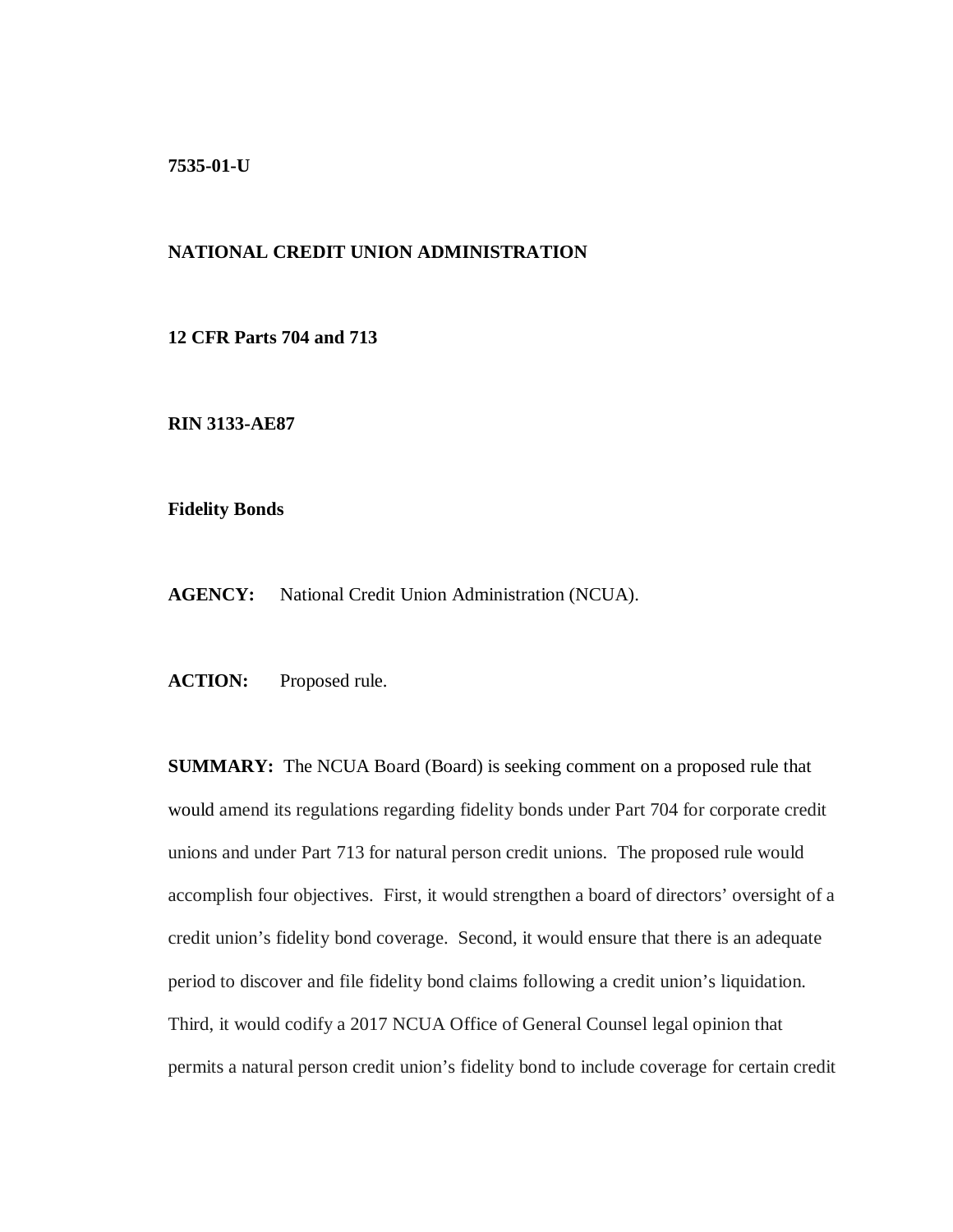union service organizations (CUSOs). Fourth, it would clarify the documents subject to Board approval and require that all bond forms receive Board approval every ten years.

**DATES**: Comments must be received on or before [INSERT DATE 60 DAYS FROM DATE OF PUBLICATION IN THE FEDERAL REGISTER].

**ADDRESSES:** You may submit comments by any of the following methods (**Please send comments by one method only**):

- NCUA Web Site: **[http://www.ncua.gov/news/proposed\\_regs/proposed\\_regs.html](http://www.ncua.gov/news/proposed_regs/proposed_regs.html)**. Follow the instructions for submitting comments.
- E-mail: Address to **<u>regcomments@ncua.gov</u>**. Include "[Your name] Comments on Notice of Proposed Rulemaking (Fidelity Bonds)" in the e-mail subject line.
- Fax: (703) 518-6319. Use the subject line described above for e-mail.
- Mail: Address to Gerard Poliquin, Secretary of the Board, National Credit Union Administration, 1775 Duke Street, Alexandria, Virginia 22314-3428.
- Hand Delivery/Courier: Same as mail address.

**Public inspection:** All public comments are available on the agency's website at <http://www.ncua.gov/RegulationsOpinionsLaws/comments> as submitted, except as may not be possible for technical reasons. Public comments will not be edited to remove any identifying or contact information. Paper copies of comments may be inspected in the NCUA's law library, 1775 Duke Street, Alexandria, Virginia 22314, by appointment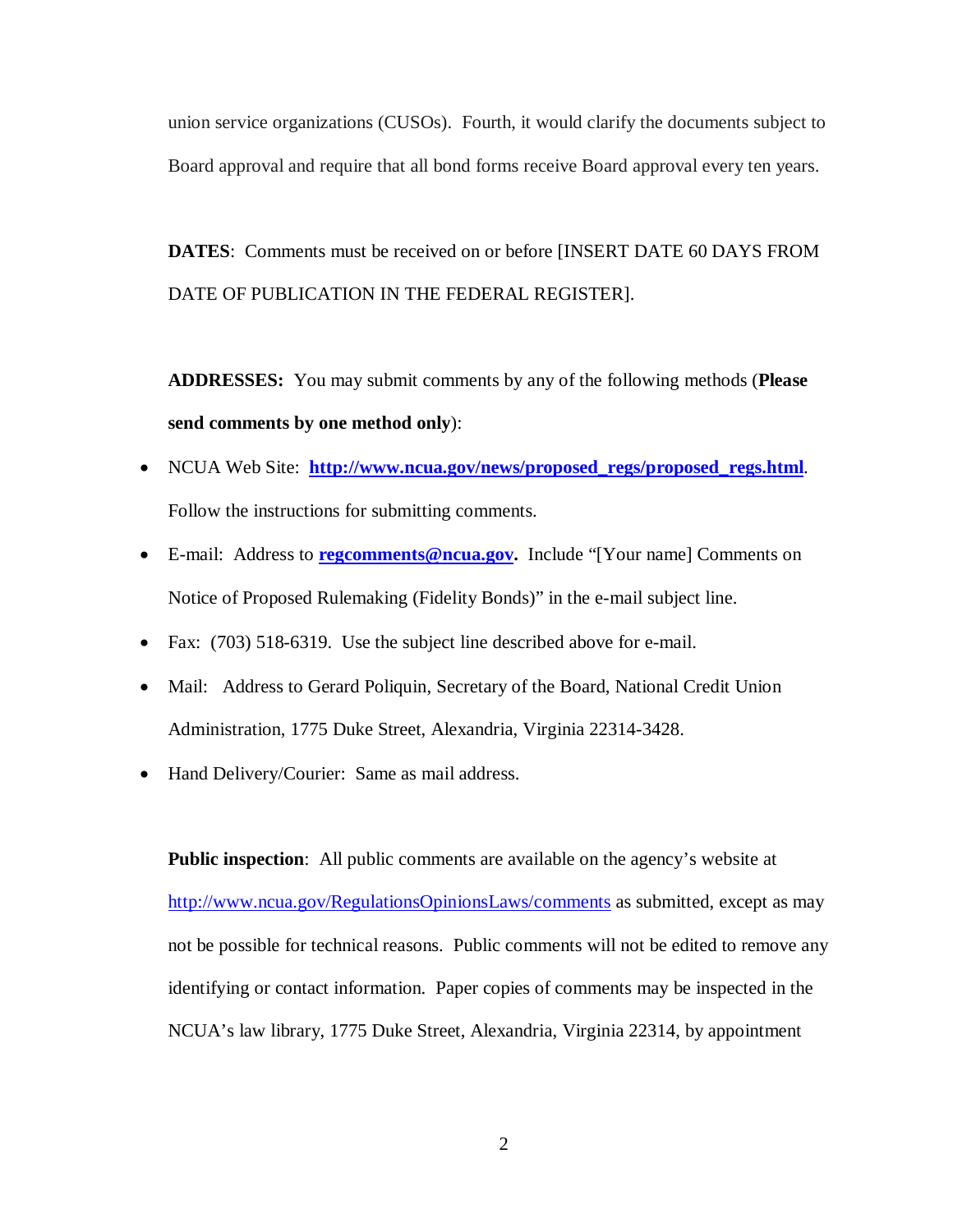weekdays between 9:00 a.m. and 3:00 p.m. To make an appointment, call (703) 518- 6540 or send an e-mail to OGCMail@ncua.gov.

**FOR FURTHER INFORMATION CONTACT:** Rob Robine, Trial Attorney, or Rachel Ackmann, Staff Attorney, Office of General Counsel, 1775 Duke Street, Alexandria, VA 22314-3428 or telephone (703) 548-2601.

## **SUPPLEMENTARY INFORMATION**

- **I. Introduction**
- **II. Proposed Rule**
- **III. Section-by-Section Analysis**
- **IV. Request for Comment**
- **V. Regulatory Procedures**

# **I. Introduction**

# **a. Background and Legal Authority**

The Federal Credit Union Act (FCU Act) requires that certain credit union employees and appointed and elected officials be subject to fidelity bond coverage.<sup>[1](#page-2-0)</sup> The FCU Act directs the Board to promulgate regulations concerning both the amount and

<span id="page-2-0"></span><sup>&</sup>lt;sup>1</sup> 12 U.S.C. 1761a, 1761b, and 1766.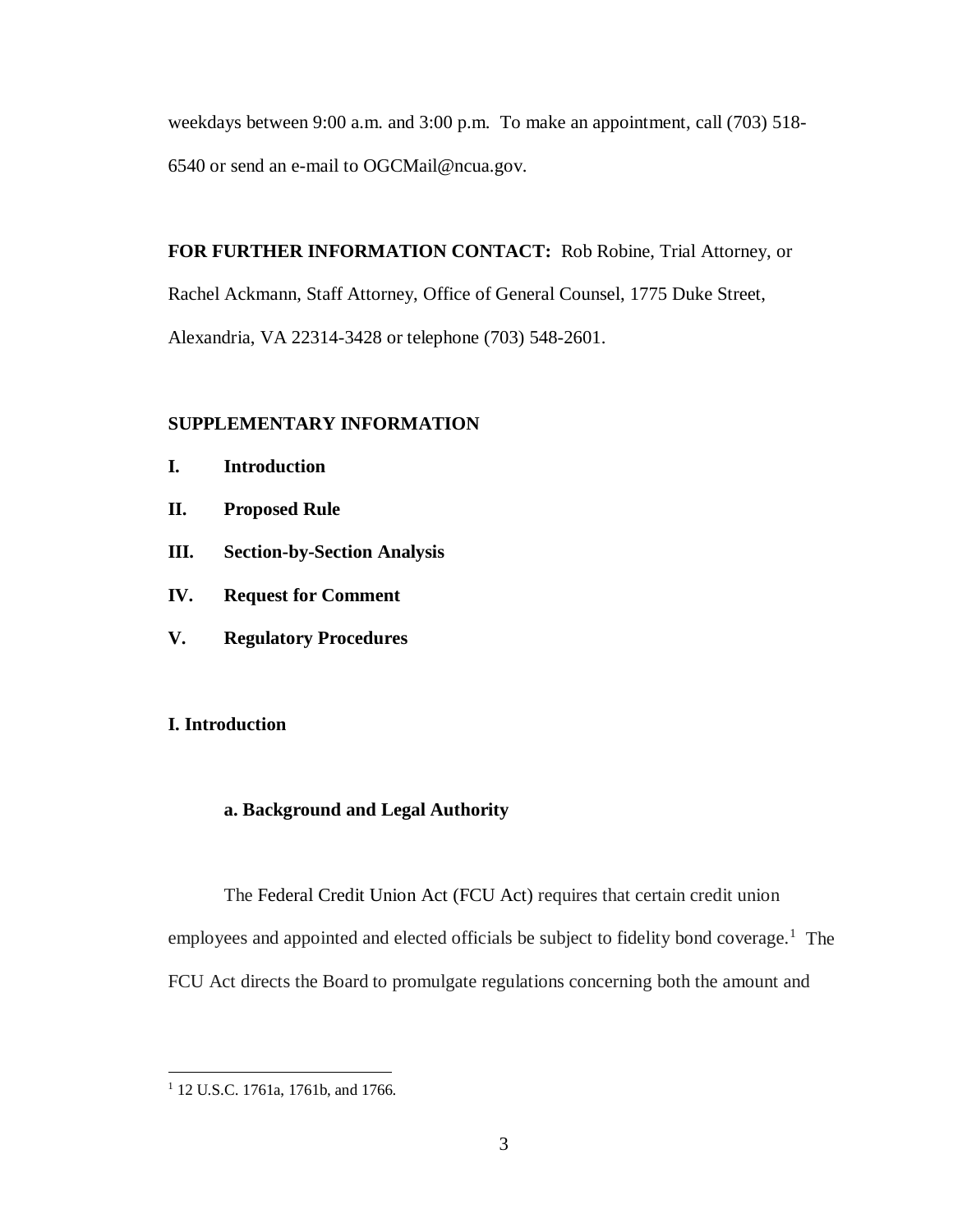character of fidelity bond coverage and to approve bond forms. [2](#page-3-0) The pertinent portion of

the FCU Act provides:

The Board is ... directed to require that every person appointed or elected by any Federal credit union to any position requiring the receipt, payment, or custody of money or other personal property owned by a Federal credit union or in its custody or control as collateral or otherwise, give bond in a corporate surety company holding a certificate of authority from the Secretary of Treasury ... as an acceptable surety on Federal bonds. Any such bond or bonds shall be in a form approved by the Board with a view to providing surety coverage to the Federal credit union with reference to loss by reason of acts of fraud or dishonesty including forgery, theft, embezzlement, wrongful abstraction, or misapplication on the part of the person, directly or through connivance with others*,* and such other surety coverages as the Board may determine to be reasonably appropriate. Any such bond or bonds shall be in such an amount in relation to the … assets of the Federal credit union as the Board may from time to time prescribe by regulation[ $.\,$ ]<sup>[3](#page-3-1)</sup>

Parts 704 and 713 of the NCUA's regulations implement the requirements of the FCU Act regarding fidelity bonds.<sup>[4](#page-3-2)</sup> Parts 704 and 713 reiterate the statutory requirement that certain credit union employees and appointed and elected officials are subject to fidelity bond coverage. The parts also establish the requirements for a fidelity bond, the acceptable bond forms, and the minimum permissible coverage. Both parts require a credit union's board of directors to review annually its fidelity bond coverage to ensure it is adequate in relation to the potential risks facing the credit union and the minimum requirements set by the Board. Part 713 is made applicable to all federally insured, state-chartered credit unions (FISCUs) through §741.201 of the NCUA's regulations.<sup>[5](#page-3-3)</sup>

<span id="page-3-0"></span><sup>&</sup>lt;sup>2</sup> The FCU Act also grants the Board the powers to require such other surety coverage as the Board may determine to be reasonably appropriate; to approve a blanket bond in lieu of individual bonds; and to approve bond coverage in excess of minimum surety coverage.

 $3$  12 U.S.C. 1766(h).

<span id="page-3-2"></span><span id="page-3-1"></span><sup>4</sup> 12 CFR pts. 704 and 713.

<span id="page-3-3"></span><sup>5</sup> 12 CFR 741.201.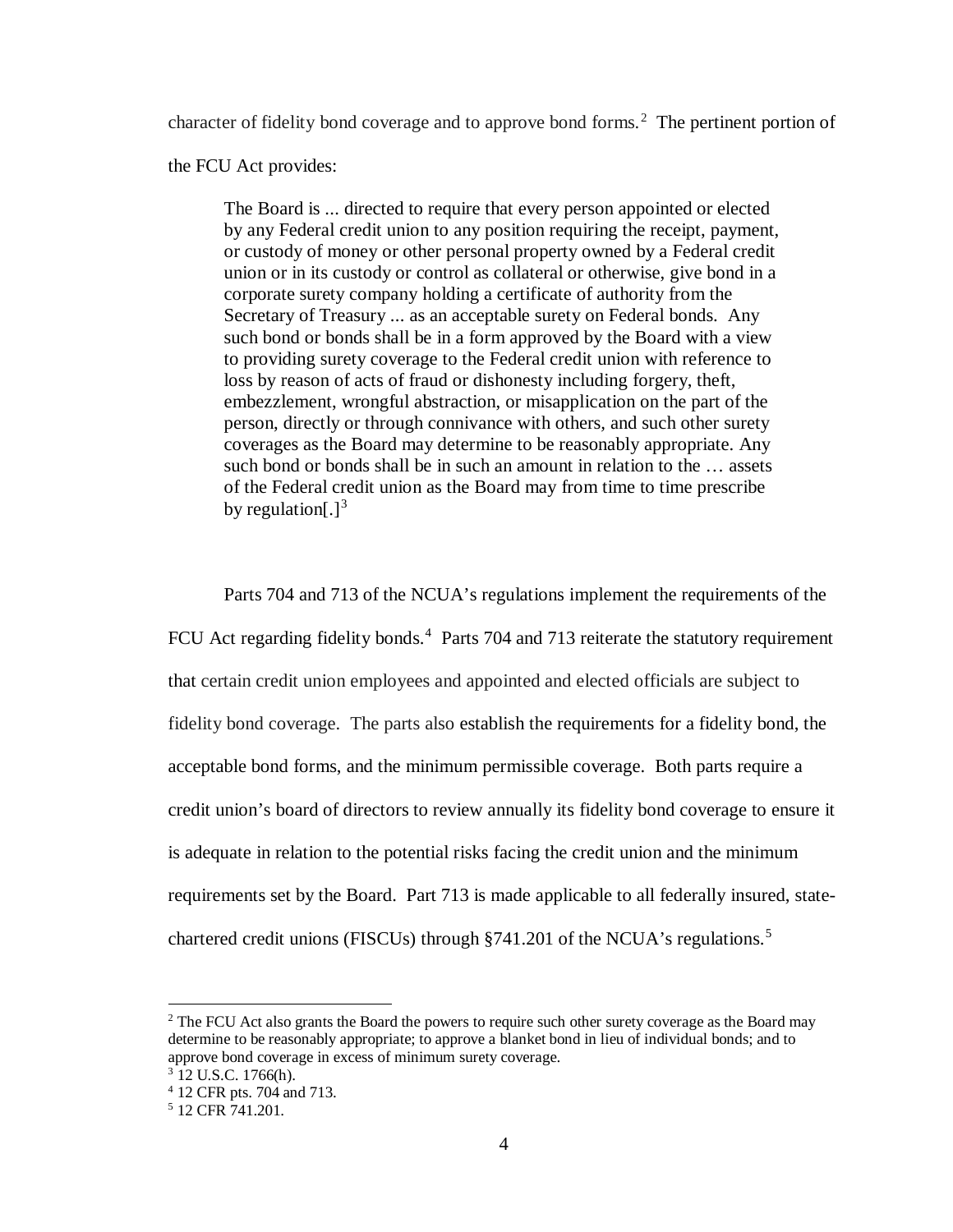Part 704 was recently revised to amend the provision that determines the maximum amount a credit union may pay for a covered loss, or deductible, before the fidelity bond insurer makes a payment. The NCUA restricts the deductible a corporate credit union may pay to limit the potential losses to it if there is a covered claim. The maximum deductible allowed is a percentage of a corporate credit union's capital based on its leverage ratio. For example, if a corporate credit union has a greater than 2.25 leverage ratio then it may have a maximum deductible that is 15 percent of its tier 1 capital. The recent final rule updated this provision to reference tier 1 capital instead of core capital. [6](#page-4-0) Part 713, however, has not been substantively revised since 2005 when the NCUA issued a final rule modernizing Part  $713$  $713$ <sup>7</sup>

## **b. Regulatory Reform Task Force**

In August 2017, the Board published and sought comment on the NCUA's regulatory reform agenda (Agenda).[8](#page-4-2) The Agenda identifies those regulations the Board intends to amend or repeal because they are outdated, ineffective, or excessively burdensome. This is consistent with the spirit of Executive Order  $13777$ <sup>[9](#page-4-3)</sup>. Although the NCUA, as an independent agency, is not required to comply with Executive Order 13777, the Board has chosen to comply with it in spirit and has reviewed all of the NCUA's regulations to that end. One of the items in the Agenda is related to the NCUA's

<span id="page-4-0"></span> <sup>6</sup> 80 FR 25932 (May 6, 2015).

<span id="page-4-1"></span><sup>7</sup> 70 FR 61713 (Oct. 26, 2005. In 2012, the NCUA revised Part 713 by removing reference to the agency's former Regulatory Flexibility Program. 77 FR 74112 (Dec. 13, 2012).

<span id="page-4-2"></span><sup>8</sup> 82 FR 39702 (Aug. 22, 2017).

<span id="page-4-3"></span><sup>9</sup> E.O. 13771 (Jan. 30, 2017).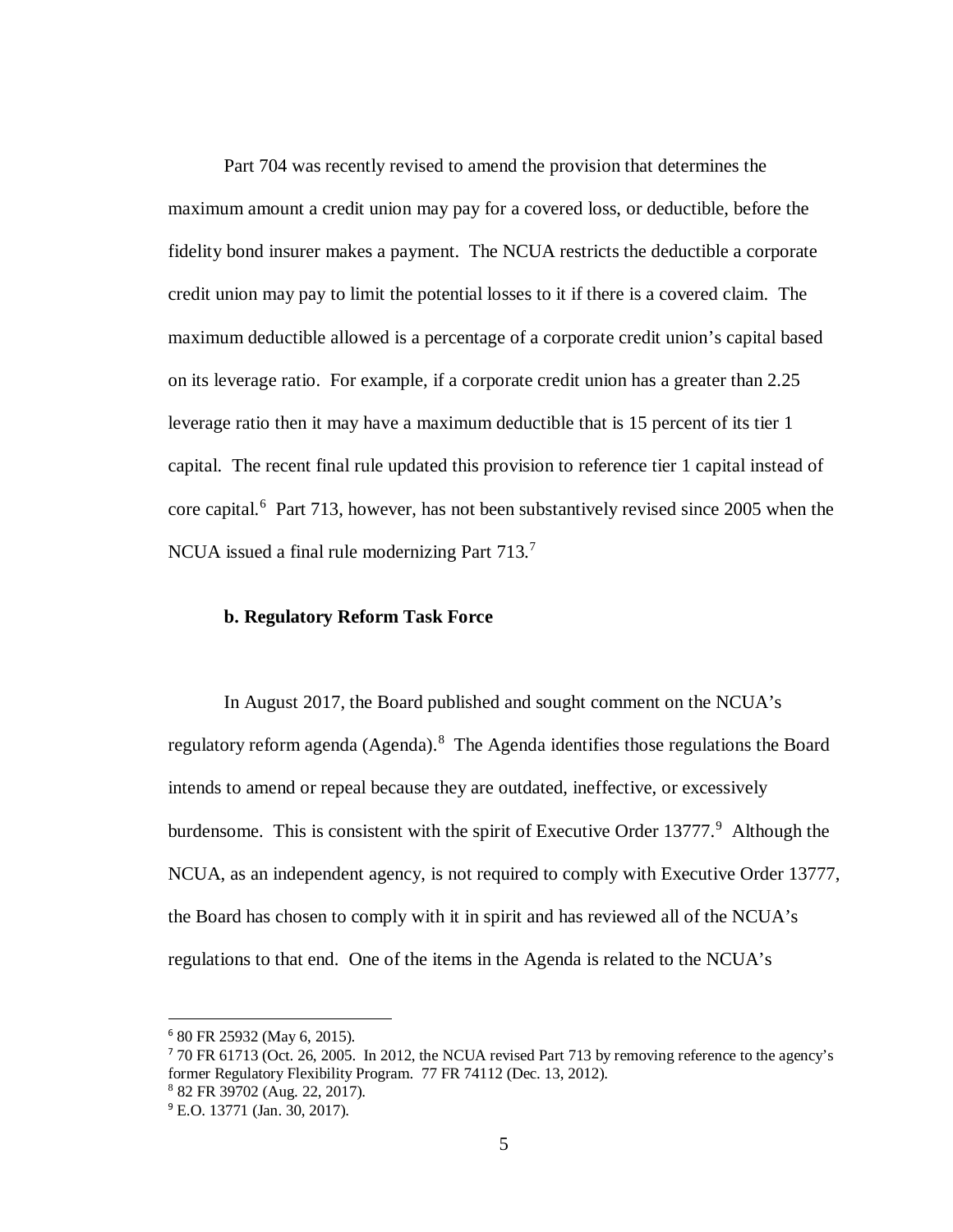regulations on fidelity bonds. The Agenda supports exploring ways to implement the requirements of the FCU Act in this context in the least costly way possible. The Agenda further notes that while the FCU Act mandates fidelity bond coverage, the NCUA's objective should be to allow a credit union to make a business decision based on its own circumstances and needs. This would effectively reduce the NCUA's involvement in a credit union's operational decisions while remaining consistent with the FCU Act.

## **c. The 2017 Legal Opinion**

 $\overline{\phantom{a}}$ 

As discussed above, Part 713 establishes the minimum requirements for a fidelity bond for a natural person credit union. One such requirement under Part 713 is that fidelity bonds be purchased in an "individual policy."<sup>10</sup> The "individual policy" provision was intended to prevent multiple credit unions from being insured under one fidelity bond policy. The Board prohibited such joint coverage because the loss suffered by one or two of the joint policyholders could reduce the amount of available coverage for the other policyholders to below the required minimum amount.<sup>[11](#page-5-1)</sup> Before 2017, the NCUA's Office of General Counsel (OGC) had issued legal opinions stating that a credit union may not include one or more CUSOs or other parties as additional insureds under its fidelity bond because of the "individual policy" limitation. [12](#page-5-2) It came to OGC's attention, however, that some bond issuers may have been interpreting their policies to permit the issuance of bonds that covered credit unions and their CUSOs, despite OGC's

<span id="page-5-0"></span> $10\,12$  CFR 713.3(a). There is not an analogous provision for corporate credit unions under Part 704, therefore, the legal opinion relates only to fidelity bonds for natural person credit unions under Part 713.<br><sup>11</sup> 64 FR 28178 (May 27, 1999).

<span id="page-5-2"></span><span id="page-5-1"></span><sup>12</sup> OGC Legal Op. 14-0311 (Mar. 21, 2014); see also OGC Legal Op. 04-0744 (Sept. 21, 2004).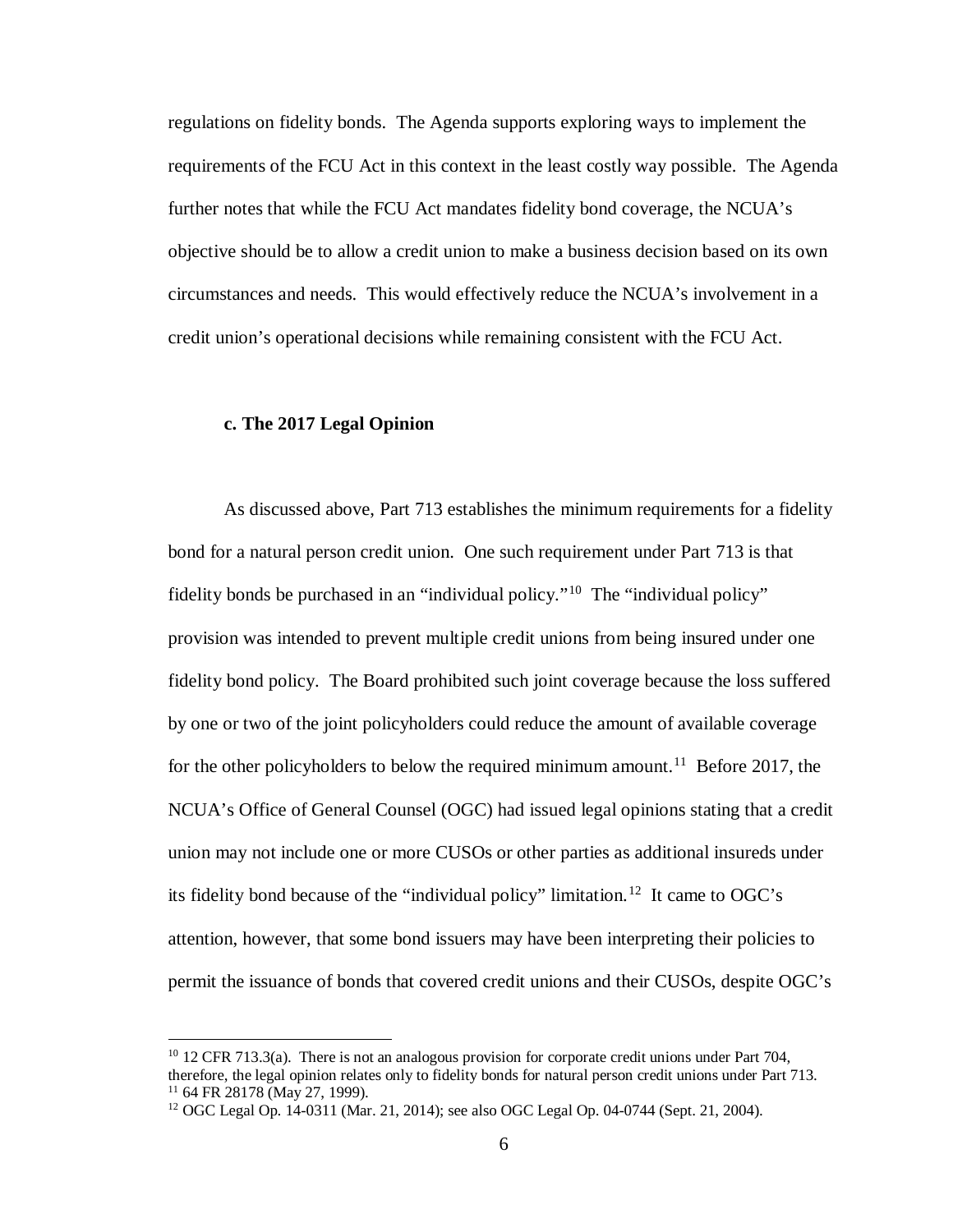opinions to the contrary. This prompted OGC to review the regulation and approved bond forms. As a result of that review, OGC issued another legal opinion in September 2017 that rescinded and replaced all previous legal opinions that addressed the "individual policy" requirement.<sup>13</sup> The 2017 opinion concluded that the "individual" policy" requirement of §713.3(a) of the NCUA's regulations generally prohibits joint coverage under fidelity bonds, but does not prohibit a credit union from purchasing a fidelity bond that covers both the credit union and certain of its CUSOs, as discussed more fully below.

#### **II. Proposed Rule**

OGC's review of Part 713 extended beyond the issue of joint coverage and revealed several inconsistencies between the regulation and approved bond forms. The review also revealed several outdated provisions the Board now seeks to update to ensure the safe and sound operation of credit unions and to protect the National Credit Union Share Insurance Fund (NCUSIF). The Board believes that many of the concerns identified by OGC, as discussed more fully below, are also relevant for corporate credit unions. Therefore, where appropriate, the Board is also proposing amendments to the NCUA's corporate credit union regulations under Part 704. The specific details of the proposed amendments are discussed below.

### **III. Section-by-Section Analysis**

<span id="page-6-0"></span> <sup>13</sup> OGC Legal Op. 17-0959 (Sept. 26, 2017).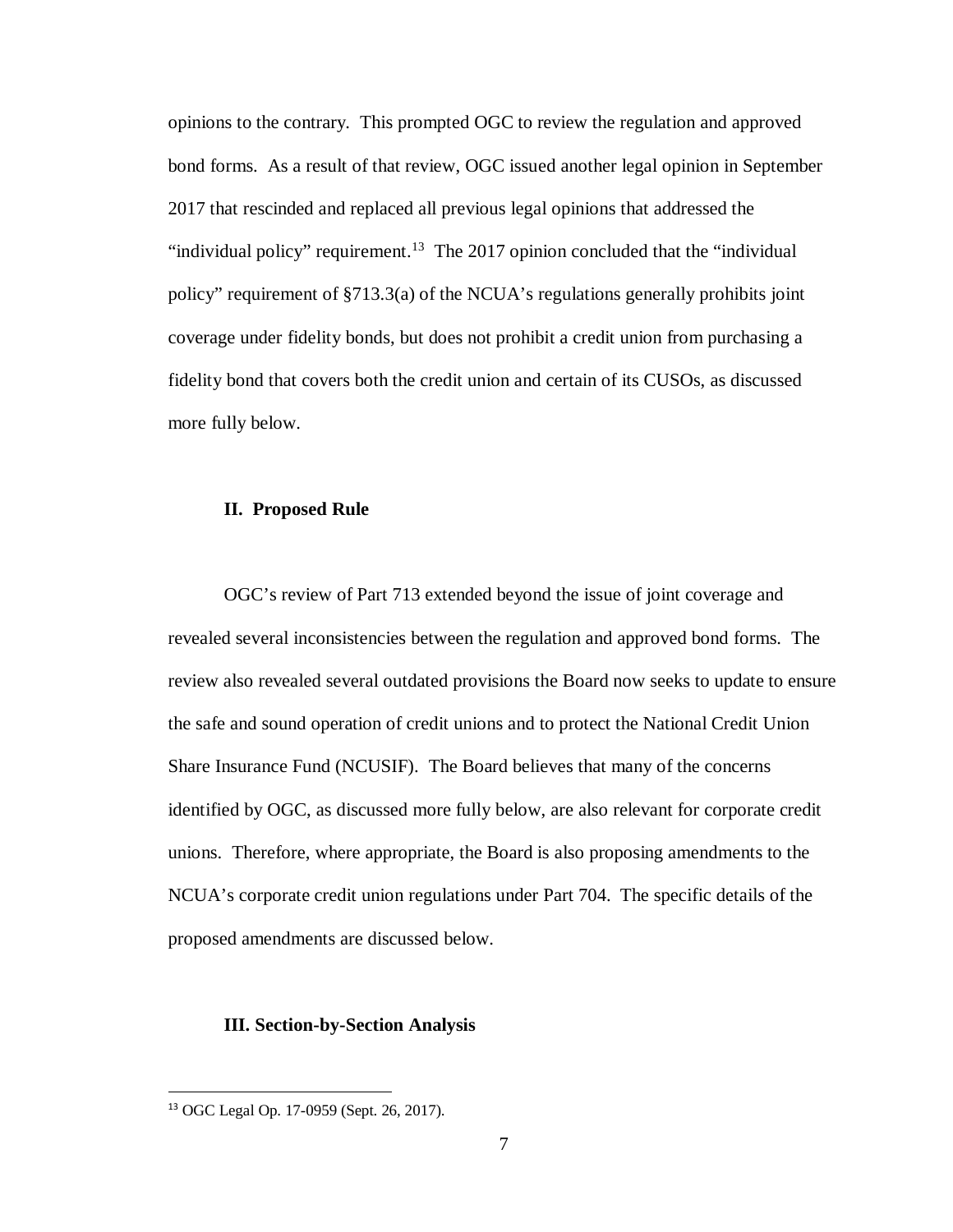## *Part 704*

In general, Part 704 applies to all federally insured corporate credit unions. Section 704.18 provides the fidelity bond requirements for such credit unions. Proposed changes to the specific subparagraphs of §704.18 are discussed below.

## *§704.18 Fidelity bond coverage.*

*18(a)*

The proposed rule would not make any changes to paragraph (a).

*18(b)*

The proposed rule would amend current §704.18(b) by dividing paragraph (b) into two subparts. Current paragraph (b) would remain unchanged and be designated paragraph (b)(1). The proposed rule would add a new paragraph as (b)(2). Proposed paragraph (b)(2) would require that a corporate credit union's board of directors and supervisory committee must review all applications for purchase or renewal of its fidelity bond coverage. After review, the corporate credit union's board must pass a resolution approving the purchase or renewal of fidelity bond coverage and delegate one member of the board, who is not an employee of the corporate credit union, to sign the purchase or renewal agreement and all attachments. No board members may be a signatory on consecutive purchase or renewal agreements for the same fidelity bond coverage policy. This proposed amendment is identical to proposed changes to Part 713 for natural person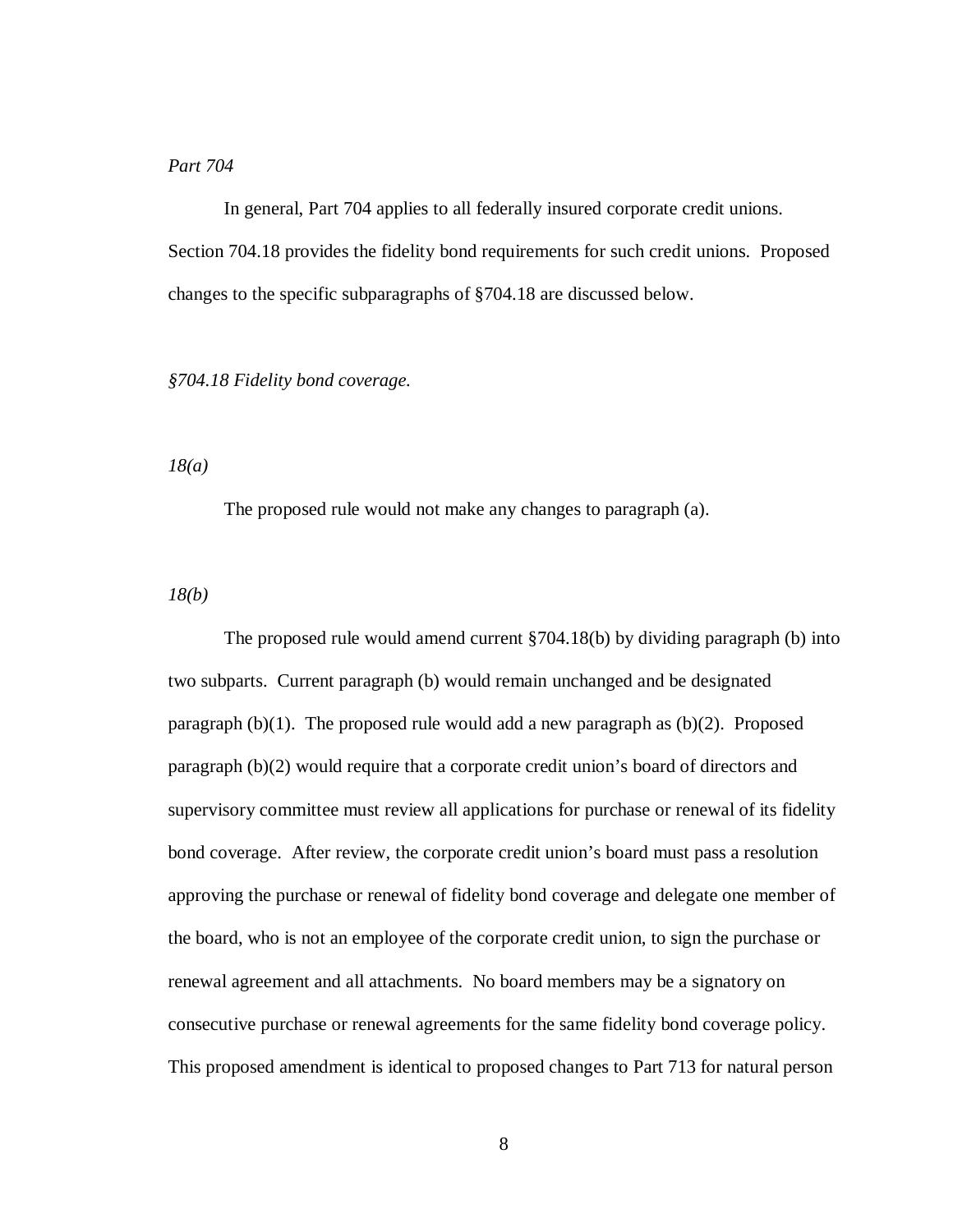credit unions. For additional background, see the discussion below for proposed changes to §713.2(b).

*18(c)*

The proposed rule would make significant revisions to current  $\S 704.18(c)$ . In the proposed rule, §704.18(c) is split into five new subparagraphs, each of which is described in more detail below.

#### *18(c)(1)*

The proposed rule would state that a corporate credit union's fidelity bond coverage must be purchased from a company holding a certificate of authority from the Secretary of the Treasury. This is not a substantive change from the current requirements and has only been amended to reflect the comparable language in Part 713.

## *18(c)(2)*

Proposed §704.18(c)(2) would state that fidelity bonds must provide coverage for the fraud and dishonesty of all employees, directors, officers, and supervisory and credit committee members. This is not a substantive change from the current requirements.

*18(c)(3)*

The proposed rule would substantively amend the requirements for a corporate credit union's approved bond forms. The revised requirements reflect the changes proposed for natural person credit unions in Part 713. The proposed rule would require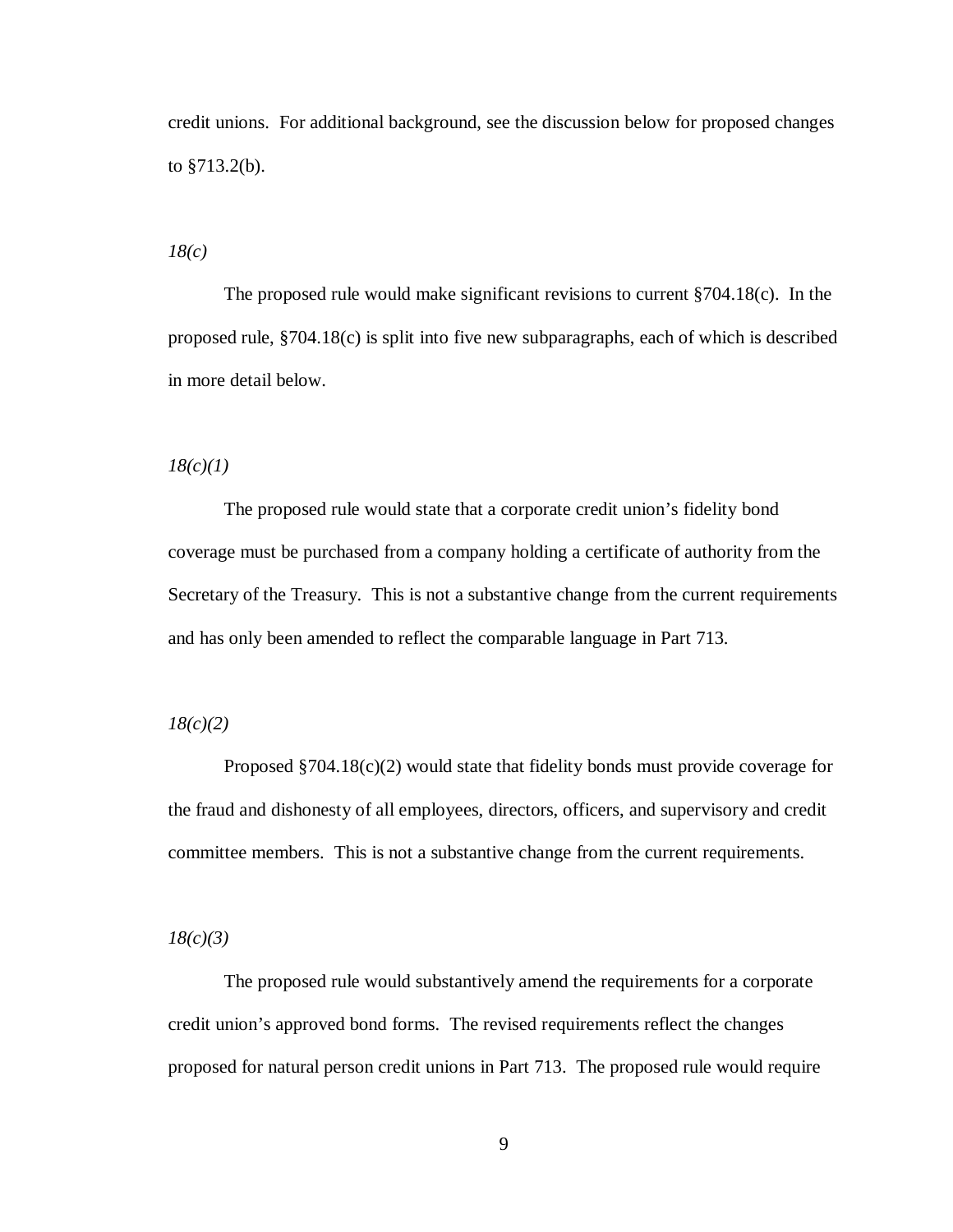the Board to approve all bond forms before a corporate credit union may use them. In addition, a credit union may not use any bond form that has been amended since receiving Board approval or any rider, endorsement, renewal, or other document that limits coverage of approved bond forms without first receiving approval from the Board. As would be required under proposed Part 713, approval of all bond forms expires 10 years after the date the Board approved or reapproved use of the bond form. Any currently approved bond forms would expire on January 1, 2029. For additional background, see the discussion below for proposed changes to §713.4.

### *18(c)(4)*

The proposed rule would add a new  $\S 704.18(c)(4)$  to ensure there is an adequate discovery period, the period to discover and file a claim, following a corporate credit union's liquidation. The revised requirements reflect the changes proposed for natural person credit unions in Part 713. The proposed rule would require fidelity bonds to include an option for the liquidating agent to purchase coverage in the event of an involuntary liquidation that extends the discovery period for a covered loss for at least two years after liquidation. In the case of a voluntary liquidation, fidelity bonds would be required to remain in effect, or provide that the discovery period is extended, for at least four months after the final distribution of assets. For additional background, see the discussion below for proposed changes to  $\S$ §713.3(a)(3) and (4).

*18(c)(5)*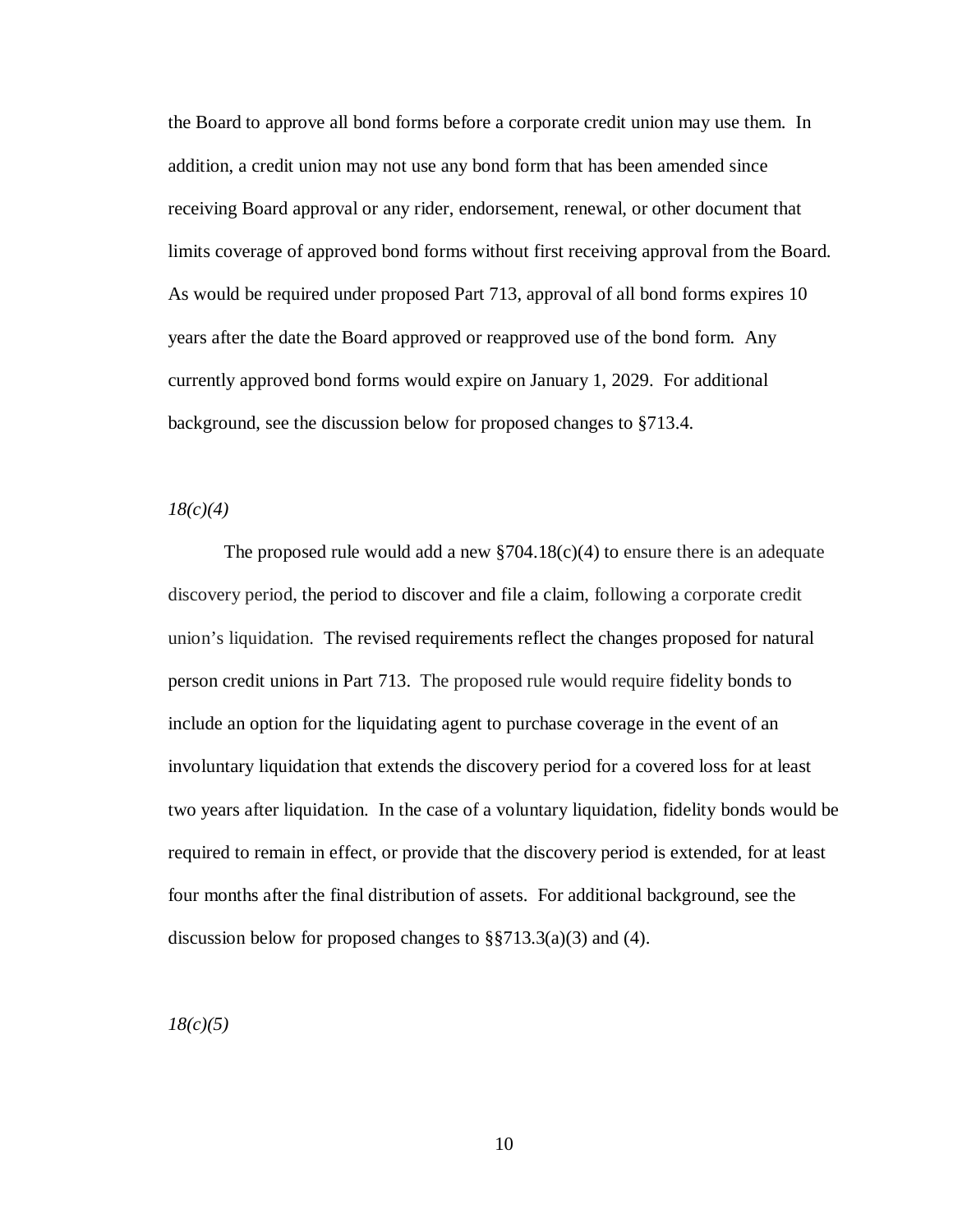The proposed rule would require corporate credit union bonds to include a provision requiring written notification by surety to the NCUA when a credit union's bond is terminated or when the coverage of an employee, director, officer, supervisory or credit committee member has been terminated. The NCUA also must be notified in writing by surety if a deductible is increased above permissible limits. This is not a substantive change from the current requirements.

## *18(d) - 18(f)*

The proposed rule would not make any changes to paragraphs (d), (e), and (f).

## *Part 713*

In general, Part 713 applies to all federally insured natural person credit unions and provides the fidelity bond requirements for them. Proposed changes to the specific subsections of Part 713 are discussed below.

## *§713.1 What is the scope of this section?*

The proposed rule would retain most of the current §713.1 without change, with the following exceptions. The proposed rule would add the words "federally insured" before the words "credit union" to more precisely describe which credit unions are subject to the section. The current rule uses the term "credit union" and "federal credit union" interchangeably to mean "federal credit union." As discussed in the background section, the requirements in Part 713 are applicable to both federal credit unions and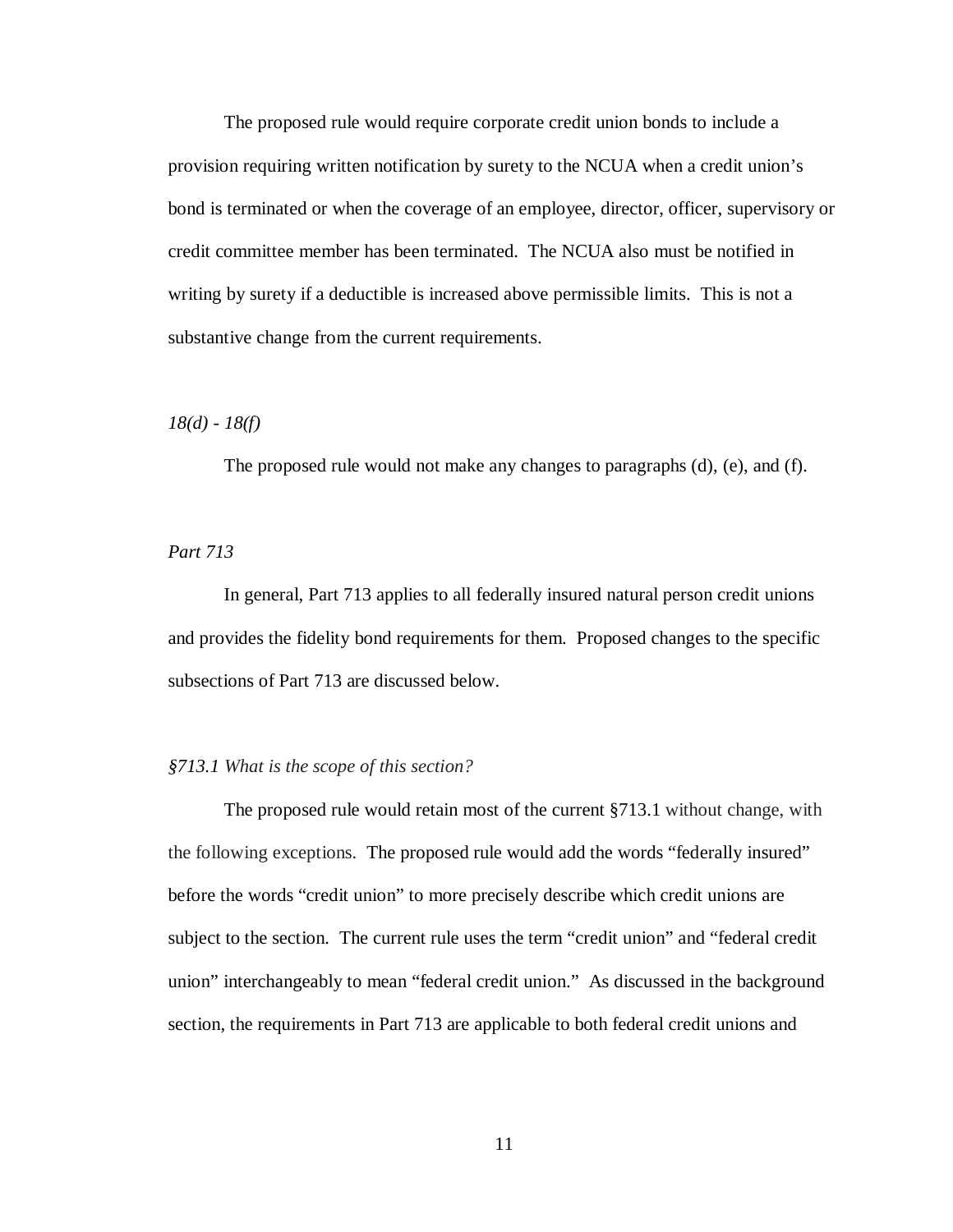FISCUs.<sup>[14](#page-11-0)</sup> For clarity, the proposed rule would cross reference the requirement in Part 741 that FISCUs must comply with Part 713 and would refer to federally insured credit unions (FICUs) throughout the rule instead of federal credit unions. The Board does not intend any substantive changes by this amendment and only intends to increase the clarity and internal consistency of Part 713.

The proposed rule would also include a cross reference for corporate credit unions and would state that corporate credit unions must comply with §704.18 instead of Part 713.

*§713.2 What are the responsibilities of a federally insured credit union's board of directors under this section?*

*2(a)*

The proposed rule would amend current §713.2 by dividing the section into two subparagraphs. Current §713.2 would become paragraph (a). The proposed rule would retain most of the current §713.2 without change, with the following exception. For consistency with the rest of Part 713, the term "Federal credit union" would be revised to "federally insured credit union."

*2(b)* 

<span id="page-11-0"></span><sup>&</sup>lt;sup>14</sup> Part 713 is applicable to all FISCUs through  $$741.201$  of the NCUA's regulations, which states that any credit union which makes application for share insurance must have the minimum fidelity bond coverage stated in Part 713 in order for its application to be approved and for such share insurance coverage to continue.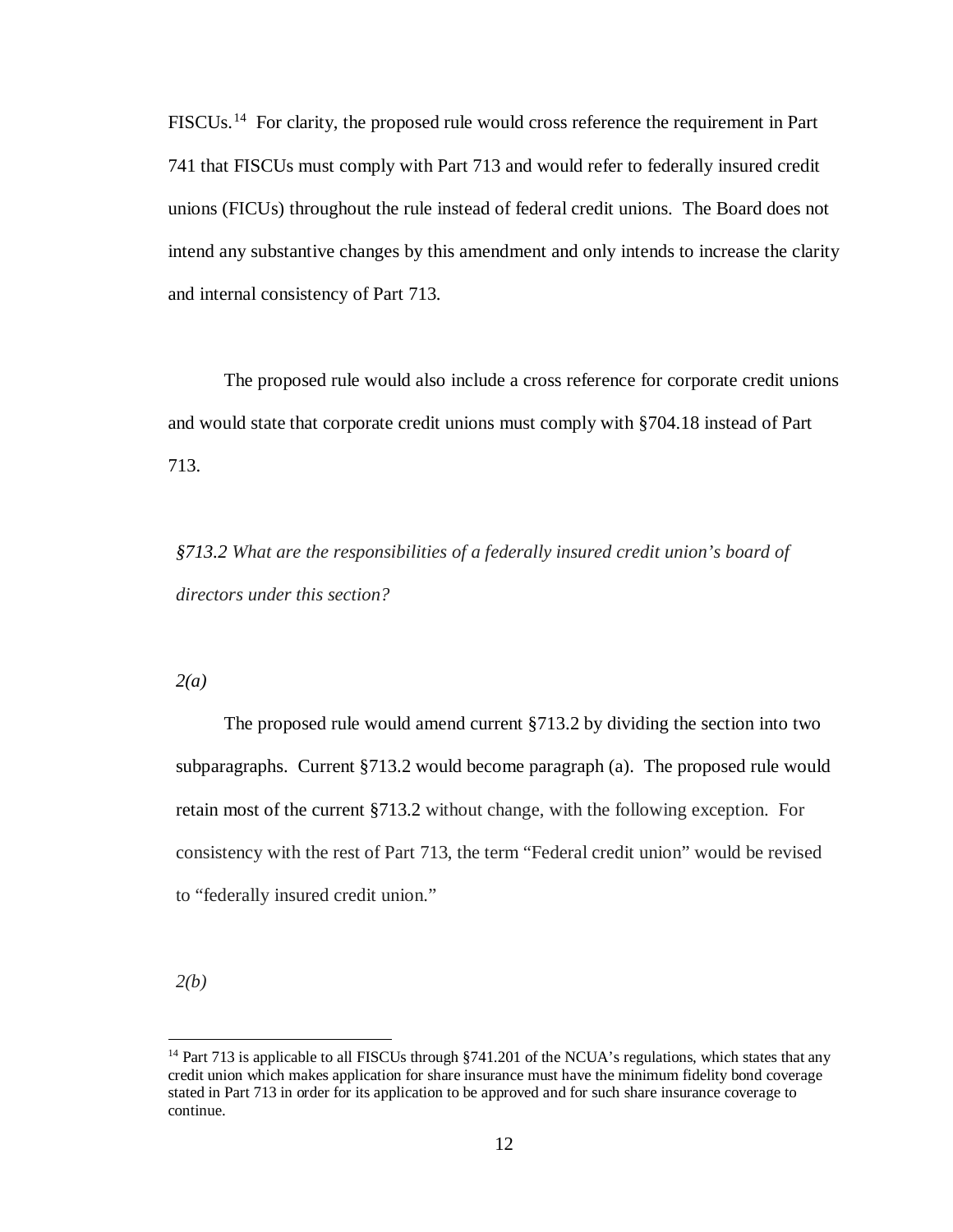The proposed rule would add a new paragraph (b) to §713.2. Proposed paragraph (b) increases a board of directors' oversight responsibility of its FICU's fidelity bond coverage. Specifically, the Board is proposing to require a FICU's board, and, if applicable, a FICU's supervisory committee, to review all applications for purchase or renewal of bond coverage and to pass a board resolution approving the purchase or renewal. The proposed rule would also require a FICU's board to delegate one board member, who is not an employee of the FICU, to sign the attestation for bond purchase or renewal. This proposal would prohibit the same board member from signing the attestation for renewal in consecutive years.

The Board notes the current rule already requires a FICU's board to annually review its fidelity bond and other insurance coverage to ensure it is adequate. The proposed rule would take that review a step further and require a FICU's board, and, if applicable, its supervisory committee, to review all applications for purchase or renewal of fidelity bond coverage. The Board believes this change will help ensure the board is addressing the adequacy of the coverage at all stages, rather than at an annual point in time that may be retrospective, and require additional steps by the FICU to remedy a deficiency.

The Board is also proposing to require a FICU's supervisory committee to conduct a review of all applications for purchase or renewal of fidelity coverage, in addition to the board. The Board believes this is a function within the responsibilities of a FICU's supervisory committee and will add an additional layer of review. For FISCUs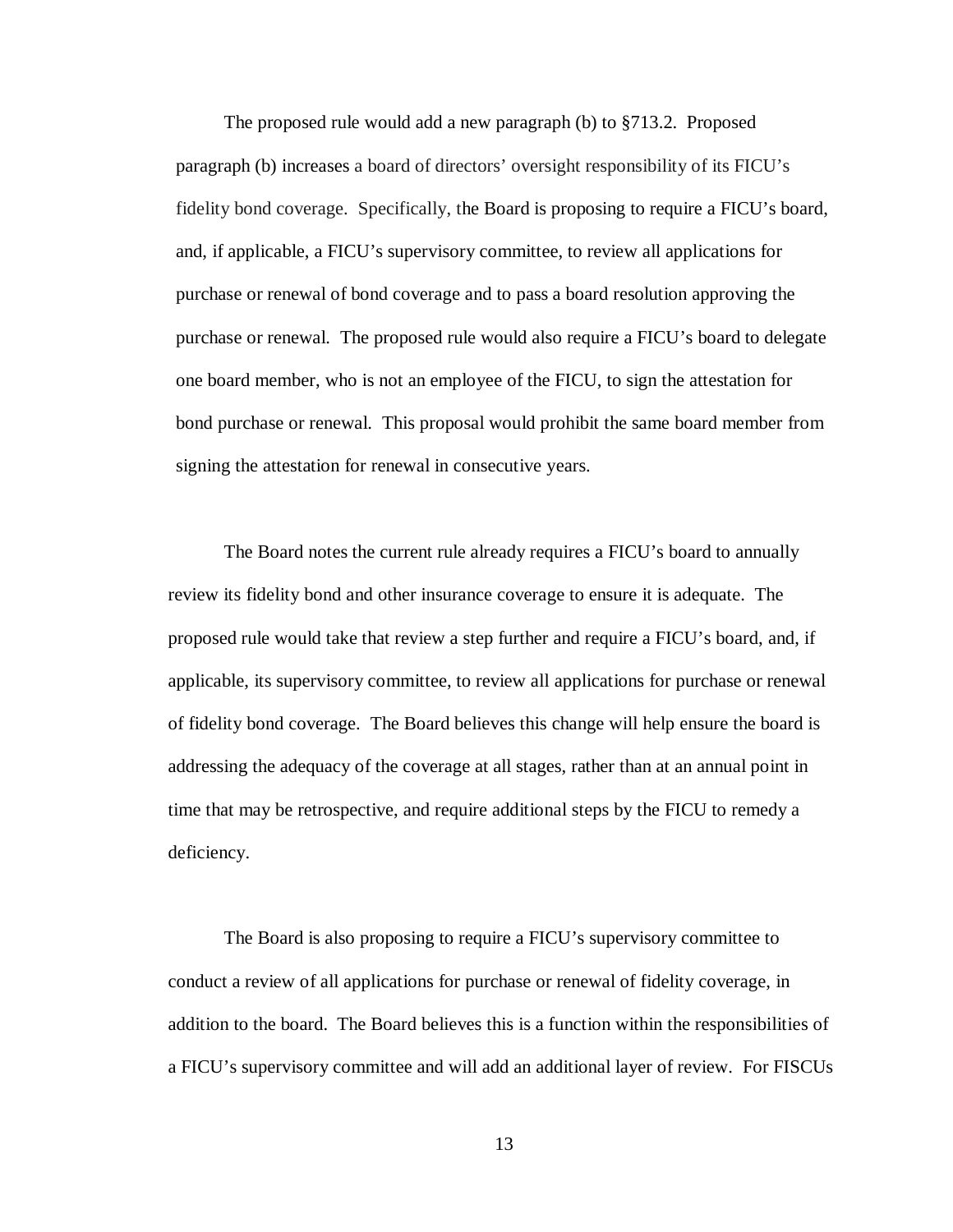operating without a supervisory committee, its board should implement controls or establish procedures for conducting their own analysis of the FISCU's fidelity bond coverage, as opposed to relying on recommendations from the FISCU's officers.

As noted, the proposed rule would also require a FICU's board to, after conducting its review, pass a resolution approving the purchase or renewal of fidelity coverage and designating a member of the board, who is not an employee of the FICU, to sign applications for purchase, bond renewals, and any accompanying attestations. Also as mentioned, the Board is proposing to require that the member of the board acting as signatory rotate each time the FICU purchases or renews fidelity coverage. The purpose of these requirements is to address the issue of rescission of fidelity coverage when the signatory to the application to purchase or renew coverage is knowledgeable of fraudulent activity. If the signatory to the application for purchase or renewal is knowledgeable of fraudulent activity, the bond issuer may void the policy and not make a payout when losses are discovered. The NCUA believes that a non-employee board member, who would not be involved in the day-to-day operations of a FICU, is less likely to be responsible for a fraudulent activity than an employee. The NCUA also believes that rotating signatories would reduce the potential for the signatory to be knowledgeable of the fraudulent activity.

In the case where the NCUA is a liquidating agent of a FICU, the NCUSIF would suffer losses due to the fidelity bond being voided. In recent years, the NCUSIF has sustained increased losses due to voided fidelity bond coverage. Before 2010, bond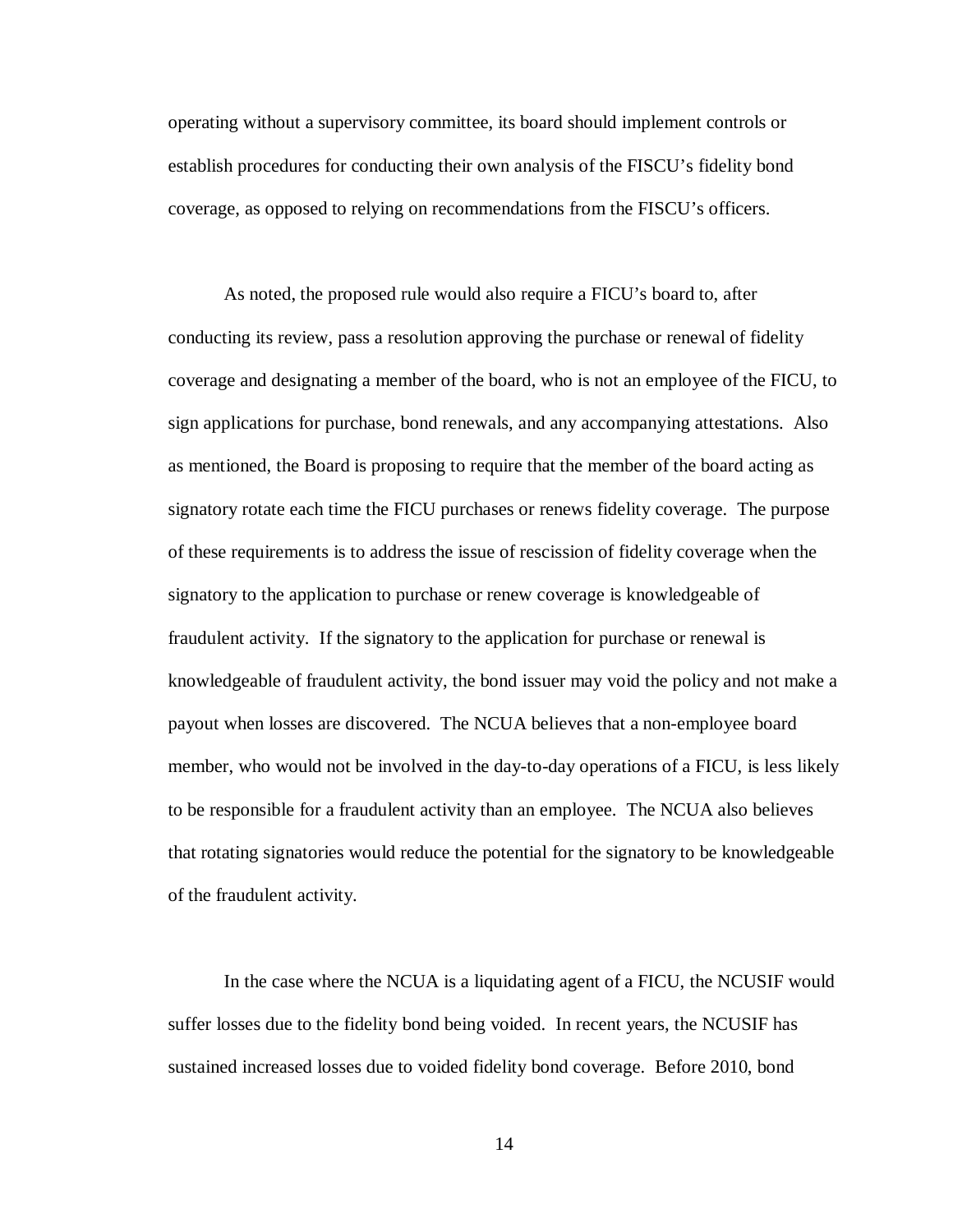rescission was not a material concern for the NCUA. Since 2010, however, the NCUA has had at least three claims denied due to rescinded fidelity bond coverage and the NCUA is concerned that the frequency of rescinded coverage will continue to increase. As of June 2018, the NCUSIF has already lost in excess of \$10 million from fidelity bonds that were voided due to the signatory being aware of the fraudulent activities and litigation related to denied claims is ongoing and may result in additional expenses.

The Board believes the proposed changes are only a minimal increase in regulatory burden as the FICU's board is already required to annually review its fidelity bond coverage, but would meaningfully mitigate the risk to the NCUSIF associated with fidelity bond coverage rescission. The Board notes that this proposed requirement is also advantageous to individual FICUs, as this will help prevent them from losing coverage absent involuntary liquidation.

### *§713.3 What bond coverage must a federally insured credit union have?*

The proposed rule would amend current §713.3 by renumbering and revising the section. Current §713.3 would become paragraph (a), current paragraphs (a) and (b) would be renumbered as paragraphs  $(a)(1)$  and  $(a)(2)$ , and two new subparagraphs would be added as  $(a)(3)$  and  $(a)(4)$ . Finally, a new paragraph (b) would also be added.

*3(a)(2)*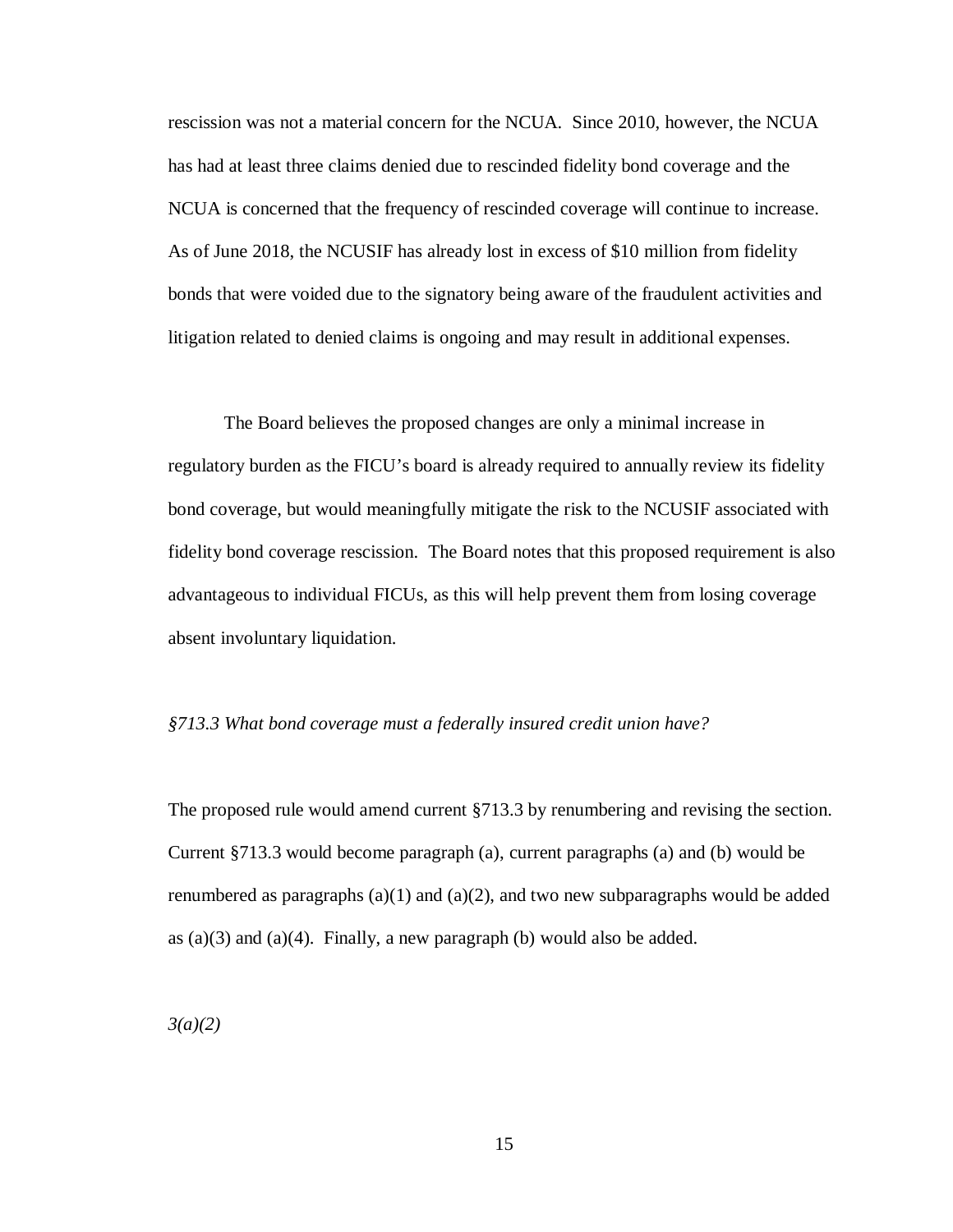Current paragraph (b) of §713.3 states that, at a minimum, a credit union's fidelity bond coverage must include fidelity bonds that cover fraud and dishonesty. The proposed rule would remove the redundant phrase "[i]nclude fidelity bonds that" in current paragraph (b). The proposed rule would read "At a minimum, your bond coverage must: . . . Cover fraud and dishonesty by all employees, directors, officers, supervisory committee members, and credit committee members;". The change is nonsubstantive and only intended to remove the unnecessary language and clarify the requirement.

*3(a)(3)* 

The proposed rule would add a new paragraph (a)(3) to §713.3. Proposed paragraph (a)(3) would require a FICU to have fidelity bond coverage that includes an option for the liquidating agent to purchase coverage that extends the discovery period, the period to discover and file a claim, for at least two years after liquidation. Fidelity bonds mitigate the risk presented by fraudulent and other dishonest acts to the NCUSIF and have served as a significant source of recovery in liquidations caused by fraud. However, the NCUA, as liquidating agent, can only file a claim if it discovers the loss during the contractual period permitted for filling a claim. Historically, it had been standard for fidelity bonds to permit a reasonable period for discovery and filing a claim following a FICU's involuntary liquidation. The NCUA has identified approximately \$1 million in claims paid to the NCUSIF that were identified during an extended discovery period from 2006 to 2013. Since then, however, insurers have removed standard discovery coverage provisions from fidelity bond contracts. Currently, most fidelity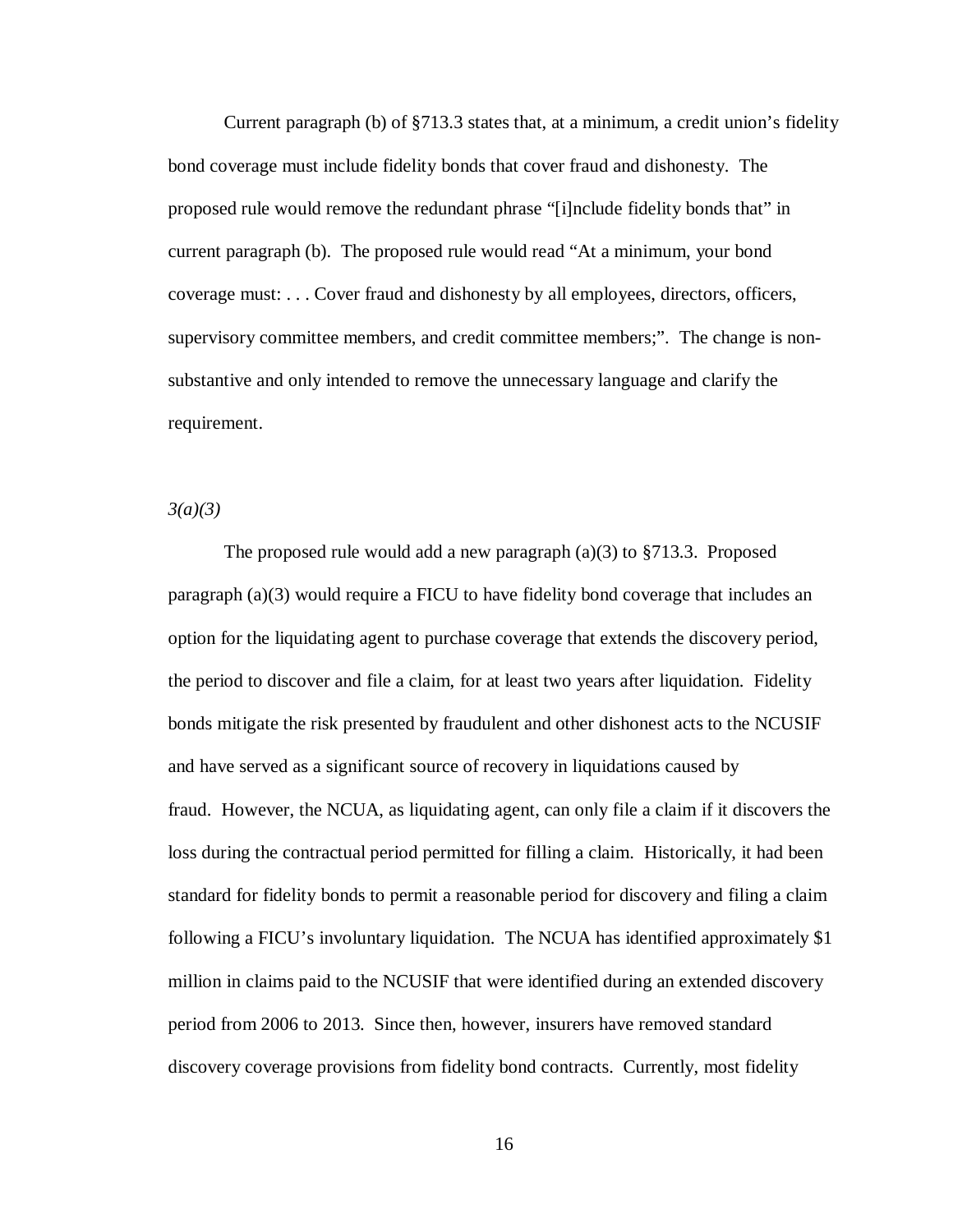bonds provide that the bond's coverage terminates immediately upon a credit union's liquidation and that the ability to purchase an additional period to discover loss is at the *sole discretion of the insurer*.

Under such contracts, the NCUA, as liquidating agent, would not have authority to extend the discovery period following a FICU's closure. There are some instances when liquidation occurs unexpectedly and there is insufficient time to discover a claim before liquidation, or where there is a covered loss, but it is unknown with the specificity required for filing a claim. In such a case, even if the liquidating agent subsequently discovers a covered loss, the fidelity bond issuer may deny the claim. If this happens when the NCUA is liquidating agent, the NCUA would either be forced into litigation to receive payment for the covered loss or not recover for the loss. In either situation, the NCUSIF bears additional losses than if the fidelity bond permitted a reasonable period of discovery. In addition to reducing losses to the NCUSIF, any funds recovered due to an extended discovery period may also be available to pay the failed FICU's creditors and uninsured depositors. [15](#page-16-0)

In an attempt to address this gap in coverage, it has been the NCUA's practice to provide notice that there may be a potential claim before a liquidation. This informal solution, however, lacks legal clarity and results in unnecessary risk that an insurer may deny a claim following an involuntary liquidation. The proposed rule would provide the

<span id="page-16-0"></span><sup>&</sup>lt;sup>15</sup> For the priority of payment following a liquidation, see 12 U.S.C. 1787(b)(11).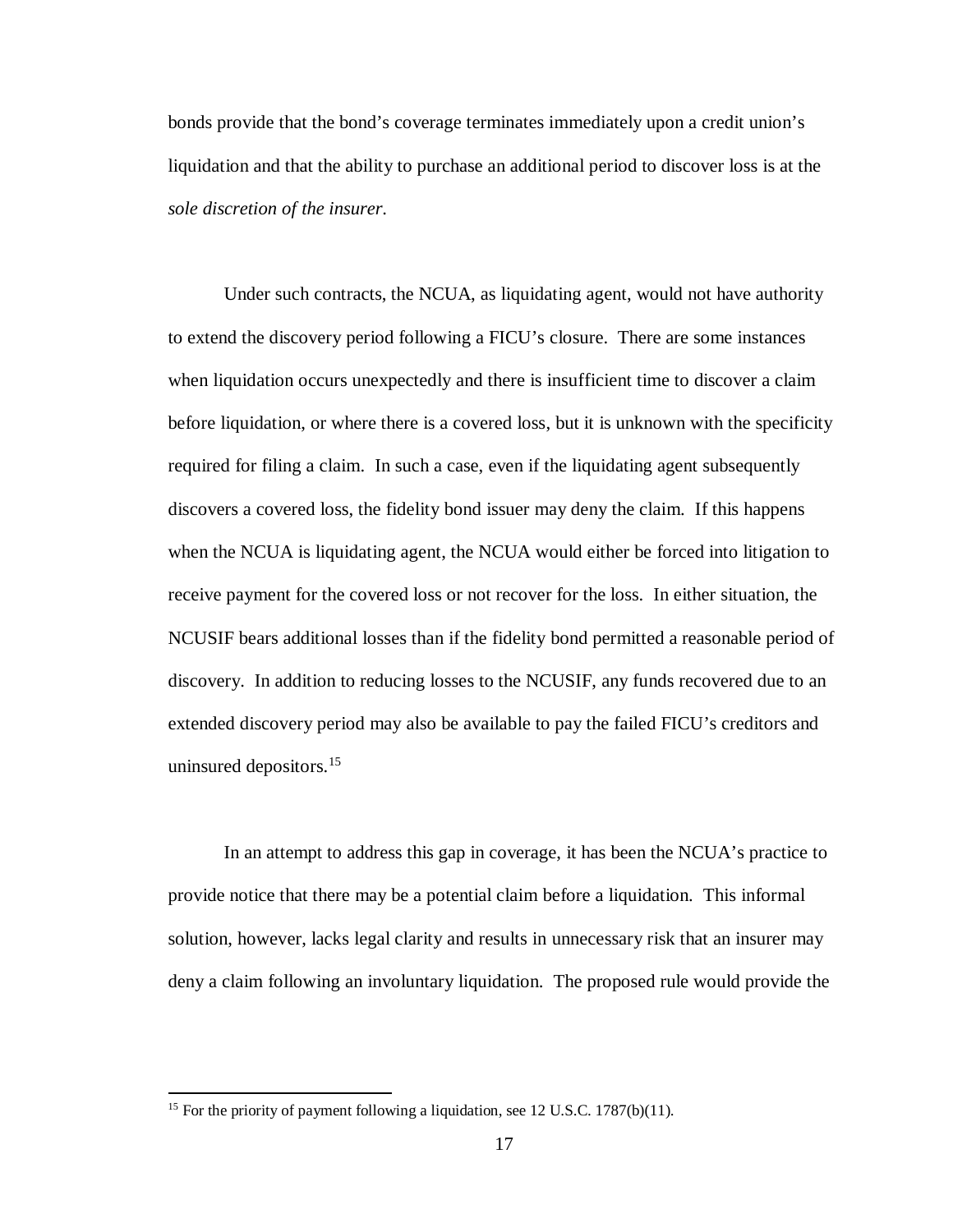NCUA with an explicit right to extend the discovery period, which should prevent unnecessary losses to the NCUSIF due to contract technicalities.

The proposed rule would require that fidelity bond coverage provide a discovery period of *two years* because the FCU Act provides members with 18 months after the appointment of a liquidating agent to claim their insured accounts.[16](#page-17-0) Therefore, the Board is providing six months to discover and make a claim for fidelity bond coverage following the end of the 18-month statutory period for unclaimed accounts. Further, in the Board's experience, most liquidations are resolved within two years. The Board considers two years a reasonable period to resolve the FICU's affairs, discover any losses from fraudulent or dishonest acts, and file a claim under the fidelity bond. The Board does not expect this proposed requirement to result in any additional cost or burden on FICUs. The liquidating agent would bear the cost of any extension of a discovery period following an involuntary liquidation.

## *3(a)(4)*

The Board is also proposing to add a new paragraph  $(a)(4)$  to  $\S 713.3$  to include a requirement that, for voluntary liquidations, a FICU's fidelity bond coverage remain in effect, or provide that the discovery period is extended, for at least four months after the final distribution of assets. The Board notes that this is currently required for federal credit unions in Part 710, the NCUA's voluntary liquidation regulations, and that this proposed change only reflects that requirement, and does not impose an additional burden

<span id="page-17-0"></span><sup>16</sup> 12 U.S.C. 1787(o).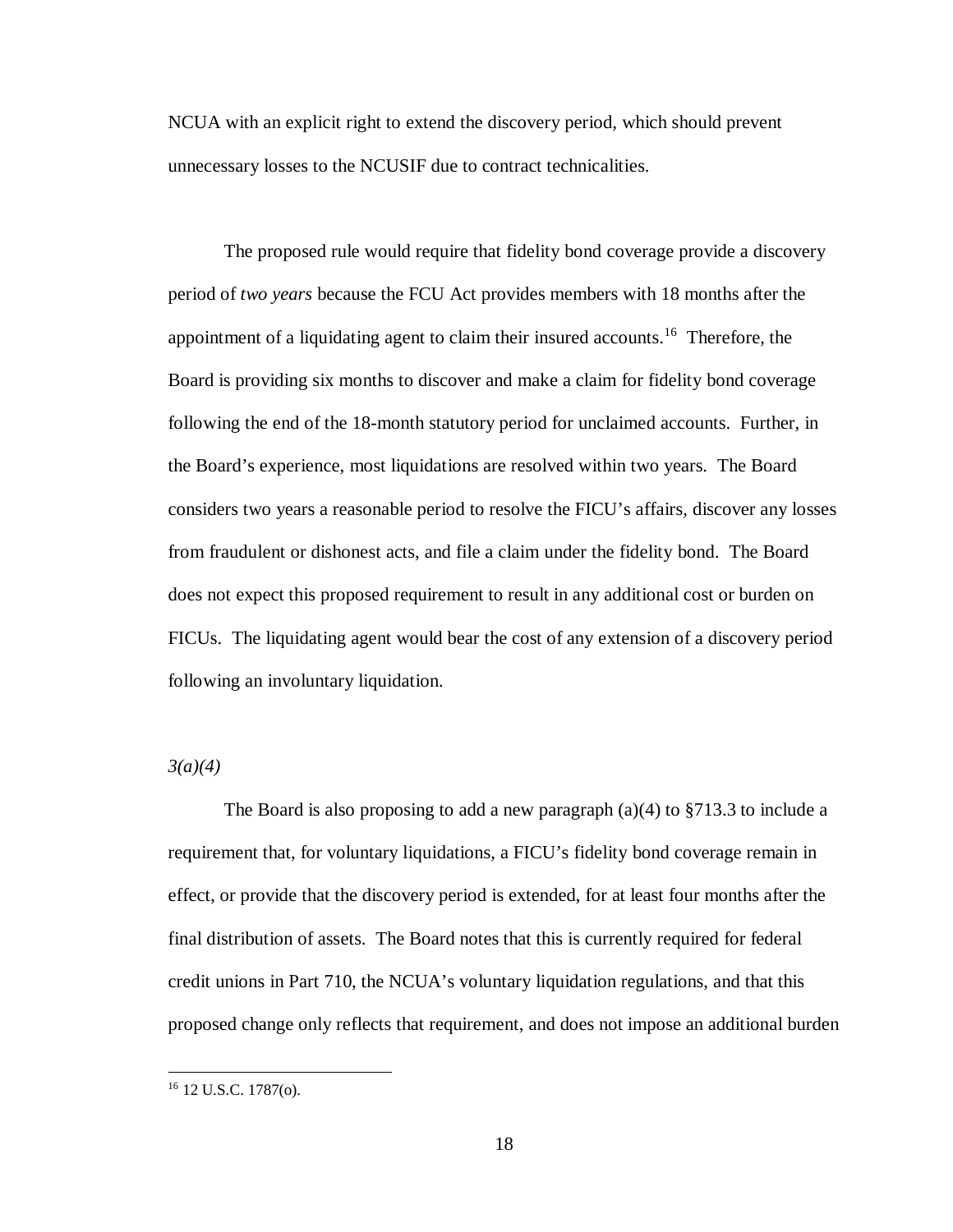for federal credit unions.<sup>[17](#page-18-0)</sup> This requirement would represent a new burden, however, for FISCUs. The Board believes that this requirement would impose only a minor burden for FISCUs, and would be beneficial to its members, as any recovery following a voluntary termination would flow through to members.

*3(b)*

The Board is proposing to amend §713.3 to allow a FICU to have a fidelity bond that covers both it and certain of its CUSOs, as more fully discussed below. Section 713.3 requires that a bond, at a minimum, must be purchased in "an individual policy."[18](#page-18-1) The NCUA added this section to Part 713 in a 1999 final rule in response to a commenter who pointed out that there had been instances of FICUs jointly purchasing fidelity bonds with each other.<sup>19</sup> The commenter was concerned that a loss caused by one or two of the joint policyholders could reduce the amount of available coverage for the other policyholders to below the required minimum amount. In addressing this comment, the Board provided in §713.3 that a FICU must purchase its own individual policy.<sup>[20](#page-18-3)</sup> The regulation did not, however, define "individual policy."

Since inclusion of this provision in the NCUA's regulations, OGC has issued two public legal opinions interpreting the meaning of "individual policy" and opining on the type of coverage that is prohibited under  $\S713.3(a)$ .<sup>21</sup> A 2014 OGC legal opinion states

<span id="page-18-0"></span><sup>&</sup>lt;sup>17</sup> 12 CFR 710.2(c).

<sup>18</sup> 12 CFR 713.3.

<span id="page-18-2"></span><span id="page-18-1"></span><sup>&</sup>lt;sup>19</sup> 64 Fed. Reg. 28718, 28719 (May 27, 1999).<br><sup>20</sup> Id. at 28719.

<span id="page-18-4"></span><span id="page-18-3"></span><sup>&</sup>lt;sup>21</sup> OGC Legal Op. 04-0744 (Sep. 21, 2004); and OGC Legal Op. 14-1013 (Mar. 21, 2014).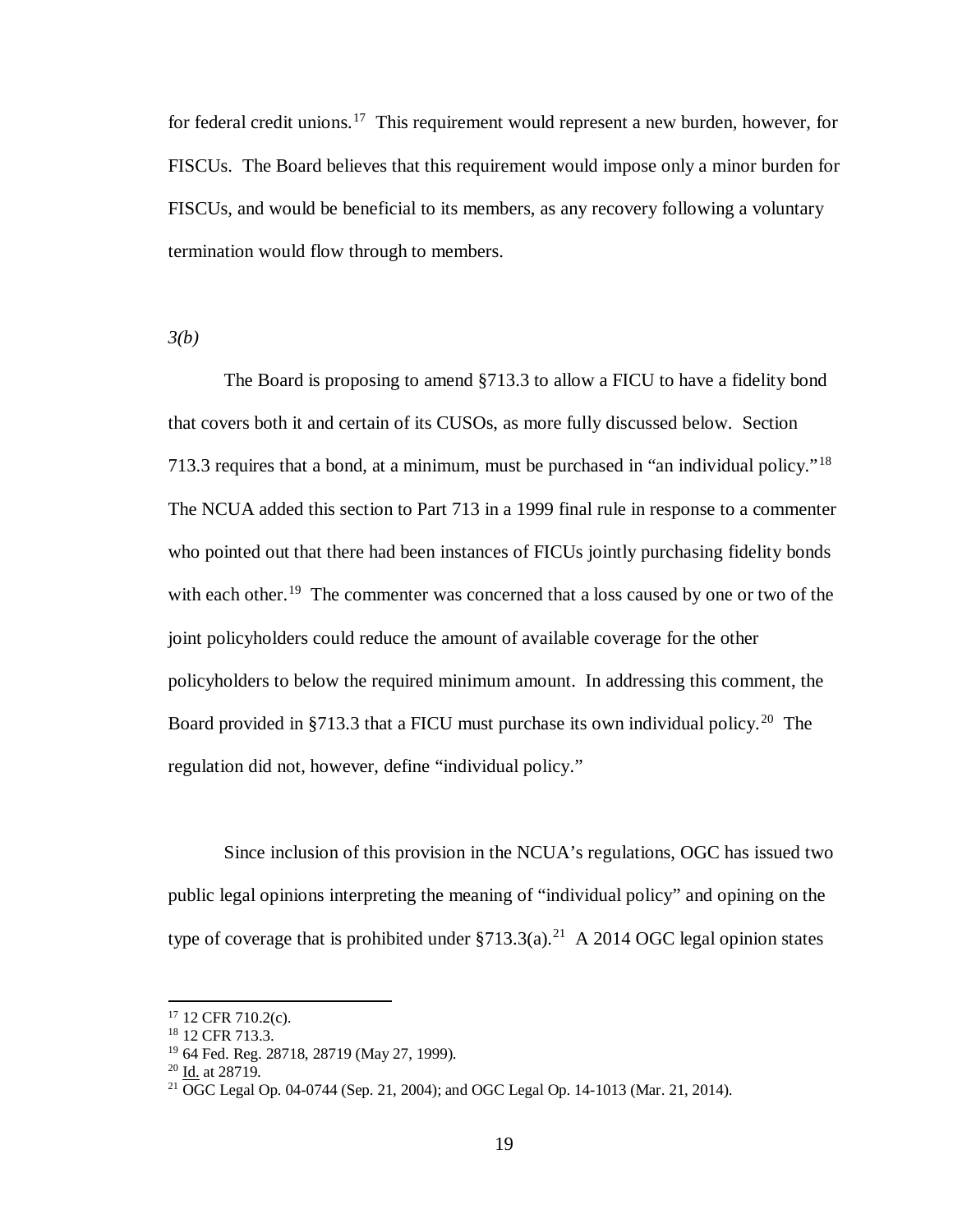that a FICU may not include one or more of its CUSOs or other parties as additional insureds under its fidelity bond.<sup>[22](#page-19-0)</sup> In a 2004 legal opinion, OGC opined that a CUSO that provides management services for multiple credit unions could not purchase a single fidelity bond with each credit union named as an insured.<sup>23</sup> In both letters, OGC explained the purpose of the individual policy requirement is to avoid diluting the individual credit union's coverage.

As noted above, OGC issued a third legal opinion on the "individual policy" requirement in 2017 (2017 legal opinion). The 2017 legal opinion rescinded and replaced the previous two opinions and expanded the permissibility for certain joint coverage provisions under the "individual policy" requirement. OGC and the NCUA's Office of Examination and Insurance determined this broader interpretation was both within the NCUA's legal authority under the FCU Act and a safe and sound practice for FICUs. For clarity and ease of reference, the Board now seeks to incorporate the 2017 legal opinion into Part 713.

The Board, therefore, is proposing to amend §713.3 to permit a FICU to have a fidelity bond that also covers its CUSO(s). This is permissible if the FICU owns greater than 50 percent of a CUSO it wishes to cover, or a covered CUSO is organized by the FICU for the purpose of handling certain of its business transactions and composed exclusively of its employees. The 50 percent threshold reflects the standard for accounting consolidation under generally accepted accounting principles, or GAAP. A

l

<span id="page-19-0"></span><sup>22</sup> OGC Legal Op. 14-1013 (Mar. 21, 2014).

<span id="page-19-1"></span><sup>23</sup> OGC Legal Op. 04-0744 (Sep. 21, 2004).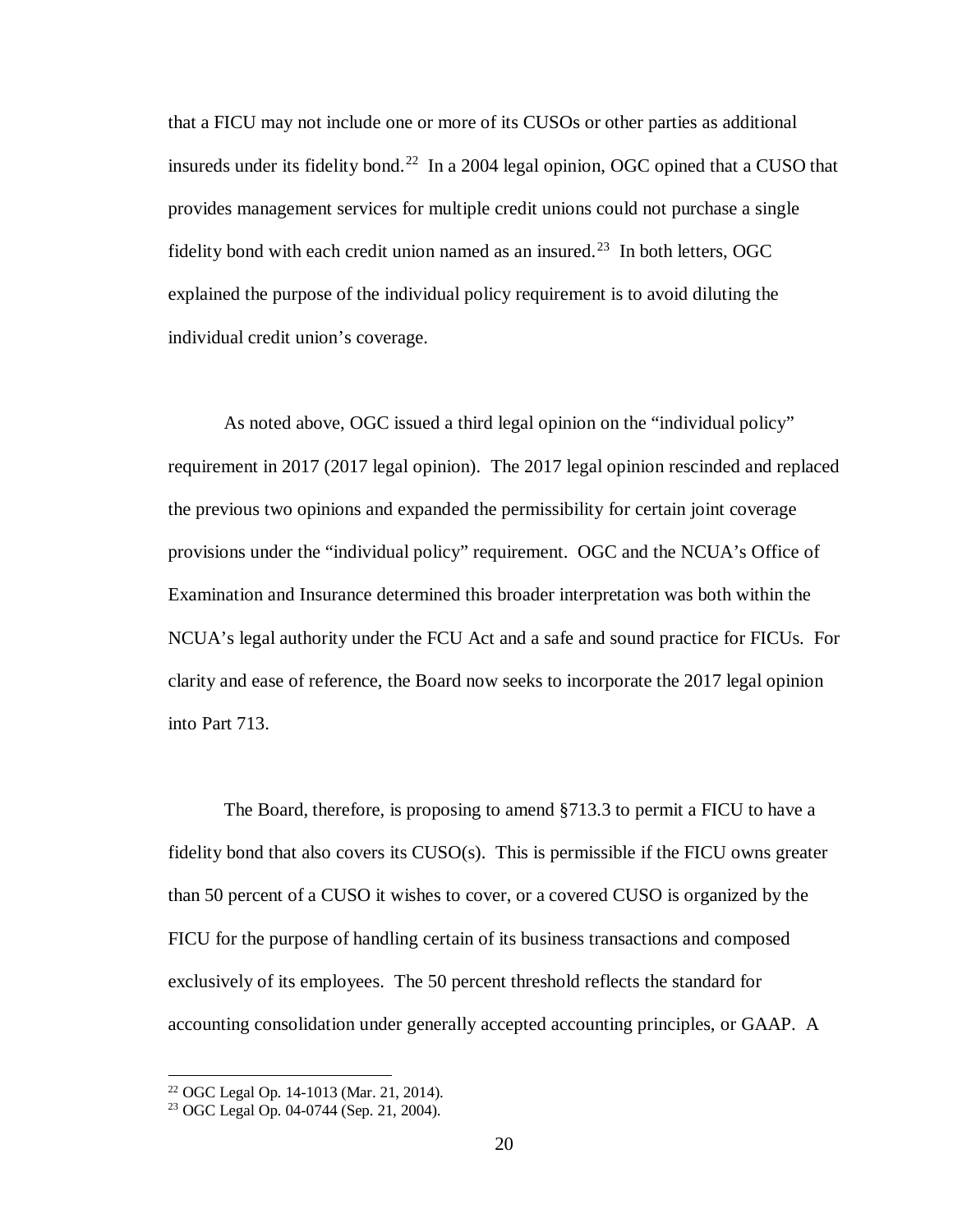FICU would directly benefit from any fidelity bond insurance proceeds collected by a consolidated CUSO.<sup>[24](#page-20-0)</sup> This proposed rule, however, would not eliminate the prohibition against joint coverage of entities not majority owned by the FICU, such as other credit unions or non-majority-owned CUSOs. The Board believes this amendment will provide greater flexibility to FICUs without affecting safety and soundness.<sup>[25](#page-20-1)</sup>

## *§713.4 What bond forms may a federally insured credit union use?*

The current rule provides that the NCUA will maintain a current list of bond forms approved by the Board for use by FICUs. The rule also states that a FICU must obtain the approval of the Board before it can use any other basic bond form or any rider or endorsement that limits coverage of an approved bond form. The Board is proposing to amend §713.4 to make several changes to reflect the practices of the NCUA, clarify the list of documents that must have Board approval, and address the expiration and continuing review of approved bond forms. Any questions regarding the NCUA's approval of fidelity bond forms can be directed to the NCUA's OGC, (703) 518-6540, or the Office of Examination and Insurance, (703) 518-6360.

*4(a)*

l

<span id="page-20-0"></span> $24$  As discussed in the 2017 legal opinion, the NCUA has previously approved certain nominee provisions that included limited joint coverage. For example, a nominee provision may state that a loss sustained by any "nominee" organized by the insured for the purpose of handling certain of its business transactions and composed exclusively of its employees shall be deemed to be loss sustained by the insured.

<span id="page-20-1"></span> $25$  Note, the proposal is not making a comparable amendment to Part 704. Corporate credit unions are not required to purchase fidelity bonds subject to an individual policy requirement. Therefore, the proposed amendment to clarify the individual policy requirement is only applicable to natural person credit unions.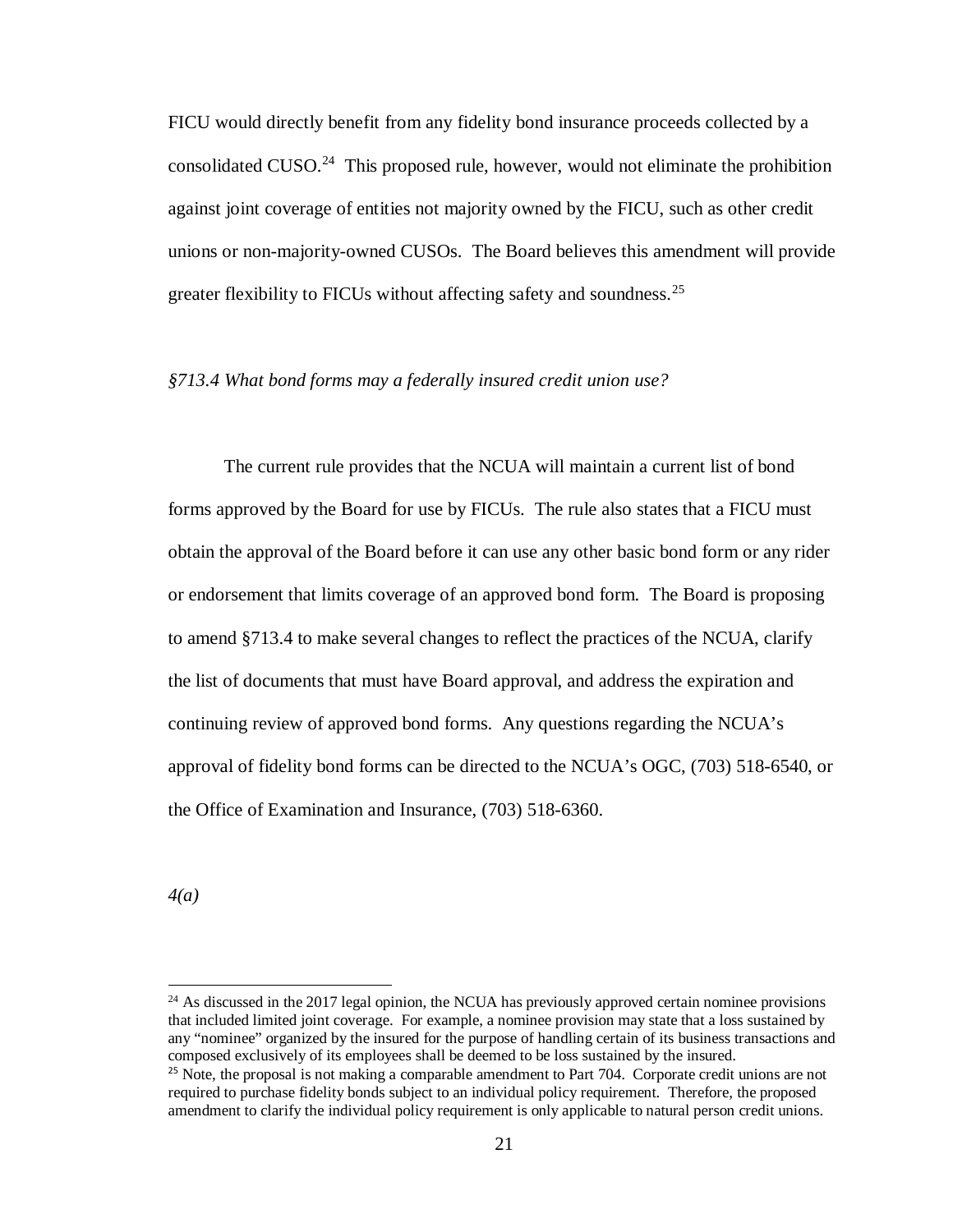Current §713.4(a) states that a current listing of basic bond forms that may be used without prior Board approval is on the NCUA's website. The Board is proposing to clarify this requirement by dividing paragraph (a) into two paragraphs. Proposed paragraph (a) would explicitly state that "the NCUA Board must approve all bond forms before federally insured credit unions may use them."

*4(b)*

Proposed paragraph (b) would state that approved bond forms are listed on the NCUA's website and may be used by a FICU without further NCUA approval. If a FICU is unable to access the NCUA's website, it can get a current listing of approved bond forms by contacting the NCUA's Office of Public and Congressional Affairs. The proposed rule would rewrite this provision for clarity, but would not make any substantive changes.

*4(c)*

Current paragraph (b), renumbered as paragraph (c), sets forth which fidelity bonds and fidelity bond documents require Board approval. The proposed rule also would set forth which fidelity bonds and fidelity bond documents require Board approval, but would rewrite this provision for clarity. The proposed rule states in paragraph (c) that "Credit unions may not use any of the following without first receiving approval from the NCUA Board." No substantive changes are intended by this revision, and the revision is only intended to clarify the Board's expectation for FICUs.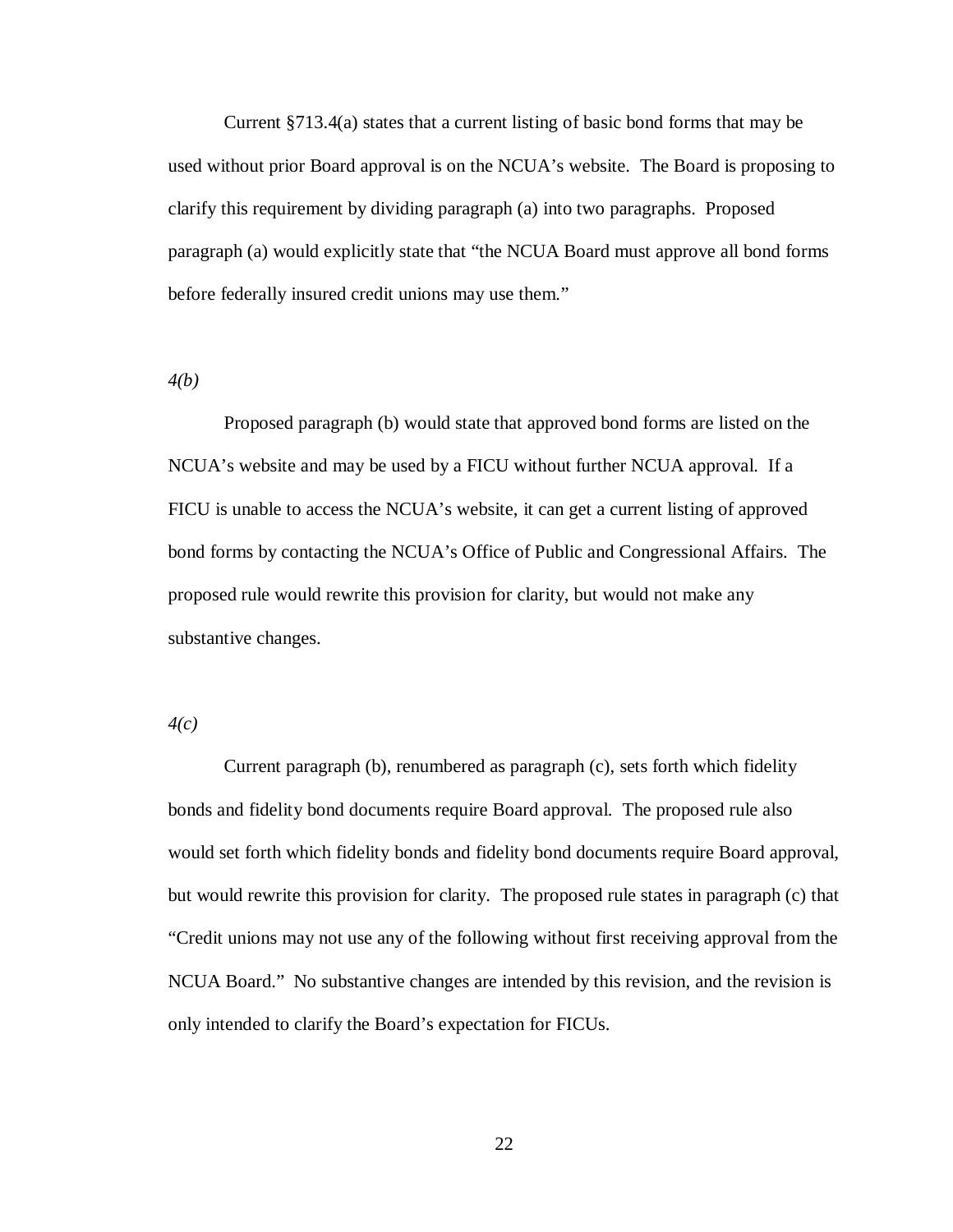*4(c)(1)*

The Board is clarifying that any bond form that has been amended or changed since the Board approved it requires new approval from the Board. The Board notes that this policy is the current practice whereby bond issuers submit amended bond forms to the Board for approval under current  $\S 713.4(b)(1)$ . This proposed change is only intended to make the regulation clearer with respect to this requirement.

*4(c)(2)*

Current §713.4(b)(2) requires any rider or endorsement that limits coverage of approved basic bond forms to be approved by the Board. The proposed rule would clarify the list of documents that must receive Board approval. The Board is proposing to state explicitly that renewal forms (and any other document) that limit the coverage of approved bond forms must also receive Board approval. The Board is clarifying the list of documents subject to approval because the Board is aware of instances where the renewal or continuation of coverage forms included language affecting the bond coverage, including language that limited the bond coverage. As such, it is the Board's belief that the renewal form is an extension of the bond form and thus this is not an additional burden but further clarification of what constitutes the bond form.

*4(d)*

The Board is proposing to add a new paragraph (d) to sunset its approval on all bond forms ten years after the form is approved. The impetus for this provision is the discovery that Board approved-bond forms were being interpreted in a way that was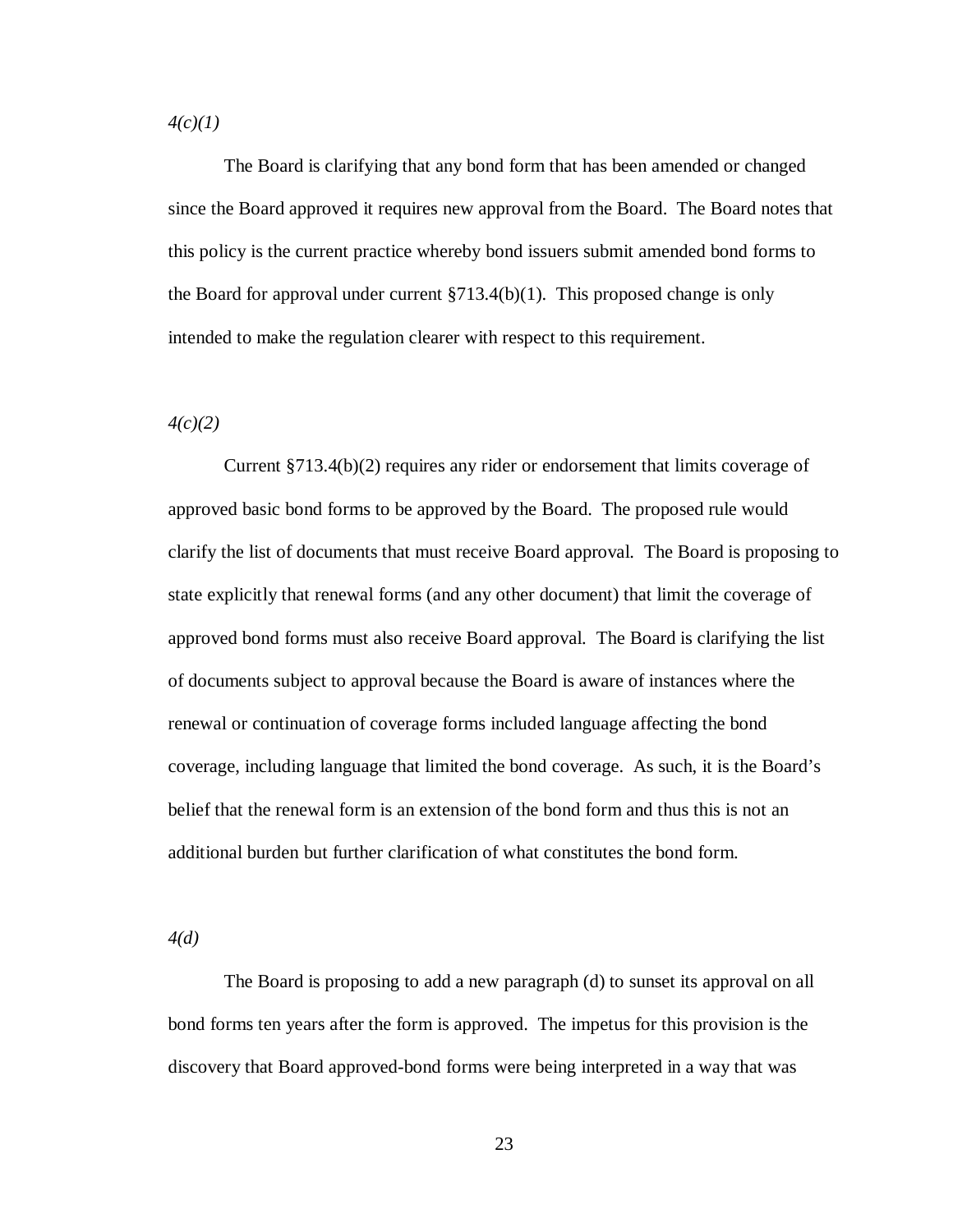contrary to the NCUA's understanding of how the bond forms would be used. In addition, a review of previously approved bond forms, as part of issuing the 2017 legal opinion, revealed several instances of outdated provisions, additions that had not been approved by the Board, and some forms that contained provisions that were contrary to the FCU Act and Part 713 of the NCUA's regulations. To avoid instances of this in the future, the Board is proposing to sunset its approval of a bond form after a period of ten years. This ten-year period will begin on the date the Board approves a bond form. The Board notes, however, that the ten-year period will not toll or start over when a bond carrier submits a revision to an approved bond. For example, if the Board approves a bond form on January 1, 2020, and that bond form is subsequently amended and approved by the Board on January 1, 2021, then the bond form will still expire on January 1, 2030, ten years from the date the Board issued its initial approval.

The Board believes this ten-year sunset provision will provide a definitive date at which an approved bond form will be reviewed by the Board to determine if it is still in compliance with the NCUA's regulations. While this provision will require expired bond forms to be resubmitted to the Board, having a clear date upon which the Board's approval will sunset will help all interested parties prepare to resubmit the bond form to ensure continuity in coverage and operations. The Board also notes that should it determine, upon re-review, that a bond form does not comply with the NCUA's regulations, the Board would not require FICUs with coverage under that bond to seek new coverage. In these situations, the Board would require FICUs to seek new coverage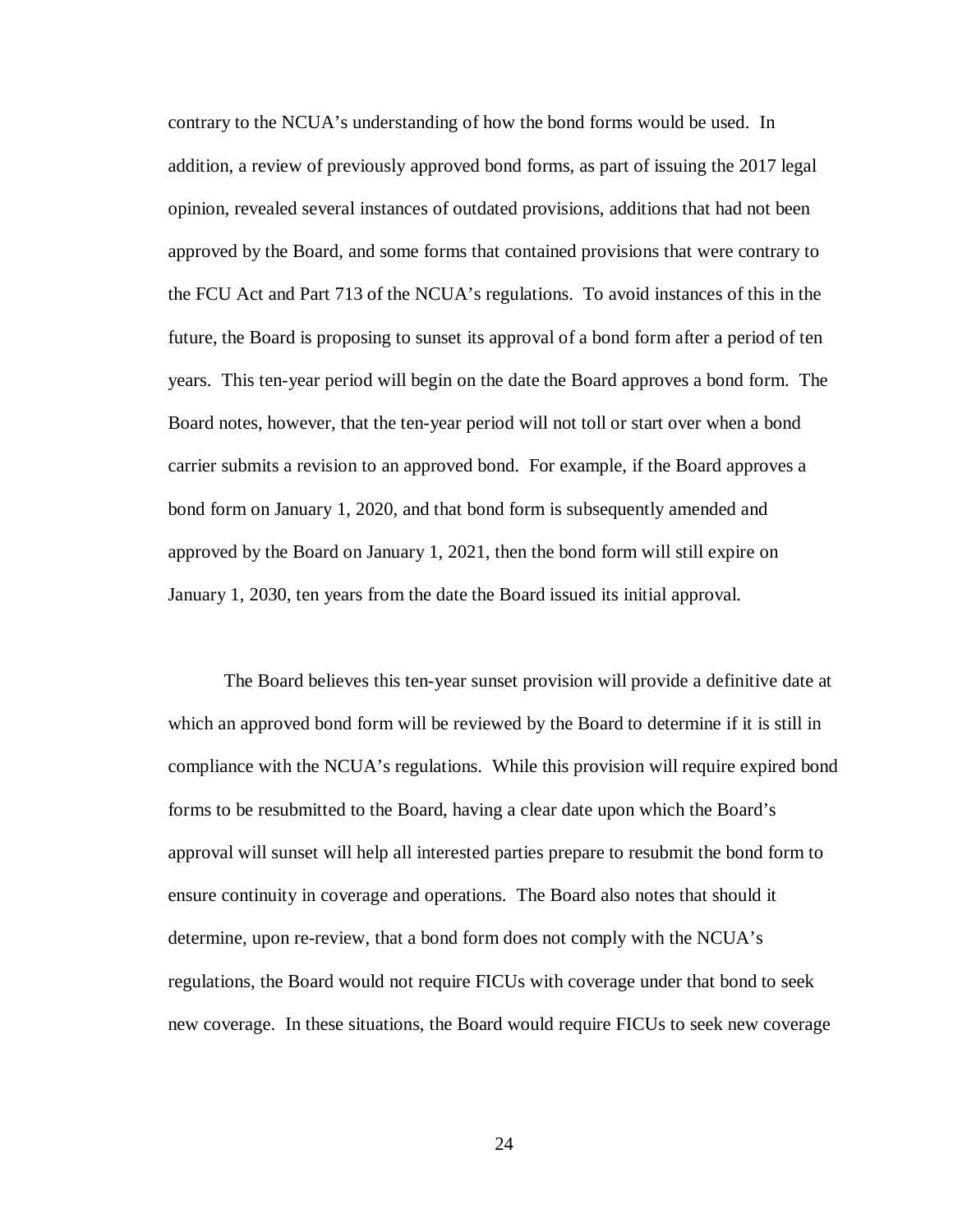under an approved bond form after its current coverage expires per the terms of the contract between the FICU and the bond issuer.

With respect to bond forms that the Board has approved before 2019, the Board is proposing to allow its approval on these forms to continue until January 1, 2029. The Board believes this date for sunset of its approval will provide all currently approved bonds with at least ten years before they must be submitted for review and re-approval. The Board believes this will achieve the goal of ensuring all approved bond forms comply with the NCUA's regulations without imposing unnecessary burden on FICUs or bond issuers.

In addition to including a sunset provision, the Board is also proposing to clarify its right and ability to review a bond form at any time. The Board notes that if it does undertake a review of an approved bond form during the ten-year period, this will not restart or toll the expiration period and the Board's approval of that form will still sunset ten years from the date the Board issued its original approval.

## *§713.5 - §713.7*

As discussed above, the proposed rule would use the term federally insured credit union instead of federal credit union in each of §§713.5, 713.6, and 713.7 for consistency and clarity.

#### **IV. REQUEST FOR COMMENT**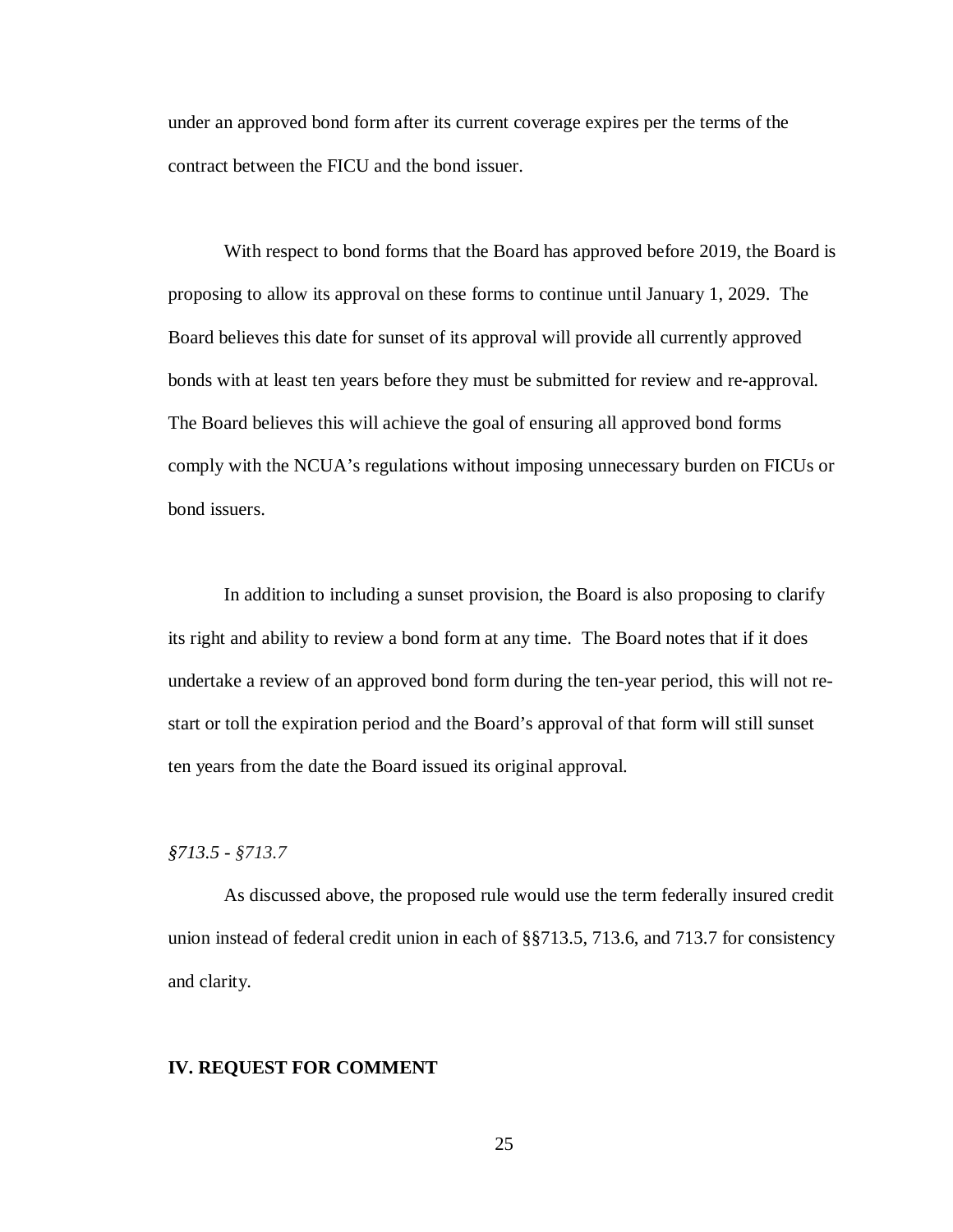The Board invites comment on all aspects of this proposed rulemaking. In particular, the Board seeks comment on whether FICUs anticipate any increase in compliance burden under the proposed rule.

## **V. Regulatory Procedures**

## a. *Paperwork Reduction Act*

The Paperwork Reduction Act of 1995 (PRA) applies to rulemakings in which an agency by rule creates a new paperwork burden on regulated entities or modifies an existing burden. For purposes of the PRA, a paperwork burden may take the form of a reporting, disclosure, or recordkeeping requirement, each referred to as an information collection. The NCUA may not conduct or sponsor, and the respondent is not required to respond to, an information collection unless it displays a currently valid Office of Management and Budget (OMB) control number.

A proposed change to Part 713 would require NCUA approval on all bond forms expired after a period of 10 years from the date of NCUA approval or reapproved of its use. The bond company would be required to seek NCUA approval before a bond form may be used by a FICU. The information collection burden associated with this proposed new requirements is minimal, only affecting an estimated two entities annually; for an increase of two hours to the currently approved OMB control number 3133-0170.

*Title of Information Collection:* Fidelity Bond and Insurance Coverage for Federal Credit Unions, 12 CFR Part 713.

*OMB Control Number:* 3133–0170.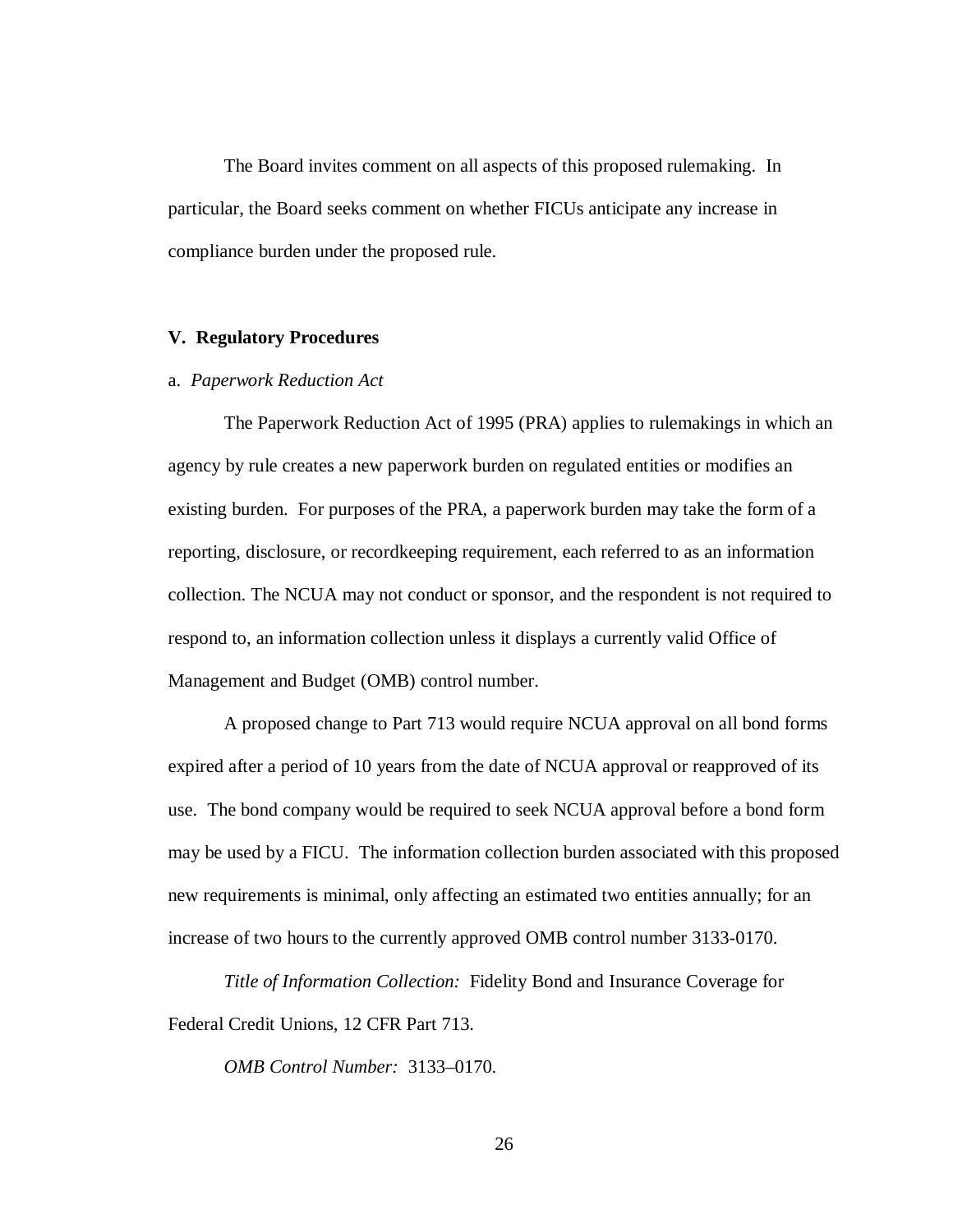*Estimated Number of Respondents:* 10. *Estimated Annual Frequency of Response:* 1. *Estimated Total Annual Reponses:* 10. *Estimated Hours per Response:* 1. *Estimated Total Annual Burden Hours:* 10.

*Affected Public:* Private Sector:Not-for-profit institutions; Businesses and other for-profits.

The NCUA invites comments on: (a) whether the collections of information are necessary for the proper performance of the agencies' functions, including whether the information has practical utility; (b) the accuracy of the estimates of the burden of the information collections, including the validity of the methodology and assumptions used; (c) ways to enhance the quality, utility, and clarity of the information to be collected; (d) ways to minimize the burden of the information collections on respondents, including through the use of automated collection techniques or other forms of information technology; and (e) estimates of capital or start-up costs and costs of operation, maintenance, and purchase of services to provide information.

All comments are a matter of public record. Comments regarding the information collection requirements of this rule should be sent to (1) Dawn Wolfgang, NCUA PRA Clearance Officer, National Credit Union Administration, 1775 Duke Street, Suite 5080, Alexandria, Virginia 22314, or Fax No. 703–519–8572, or Email at *PRAcomments@ncua.gov* and the (2) Office of Information and Regulatory Affairs, Office of Management and Budget, Attention: Desk Officer for NCUA, New Executive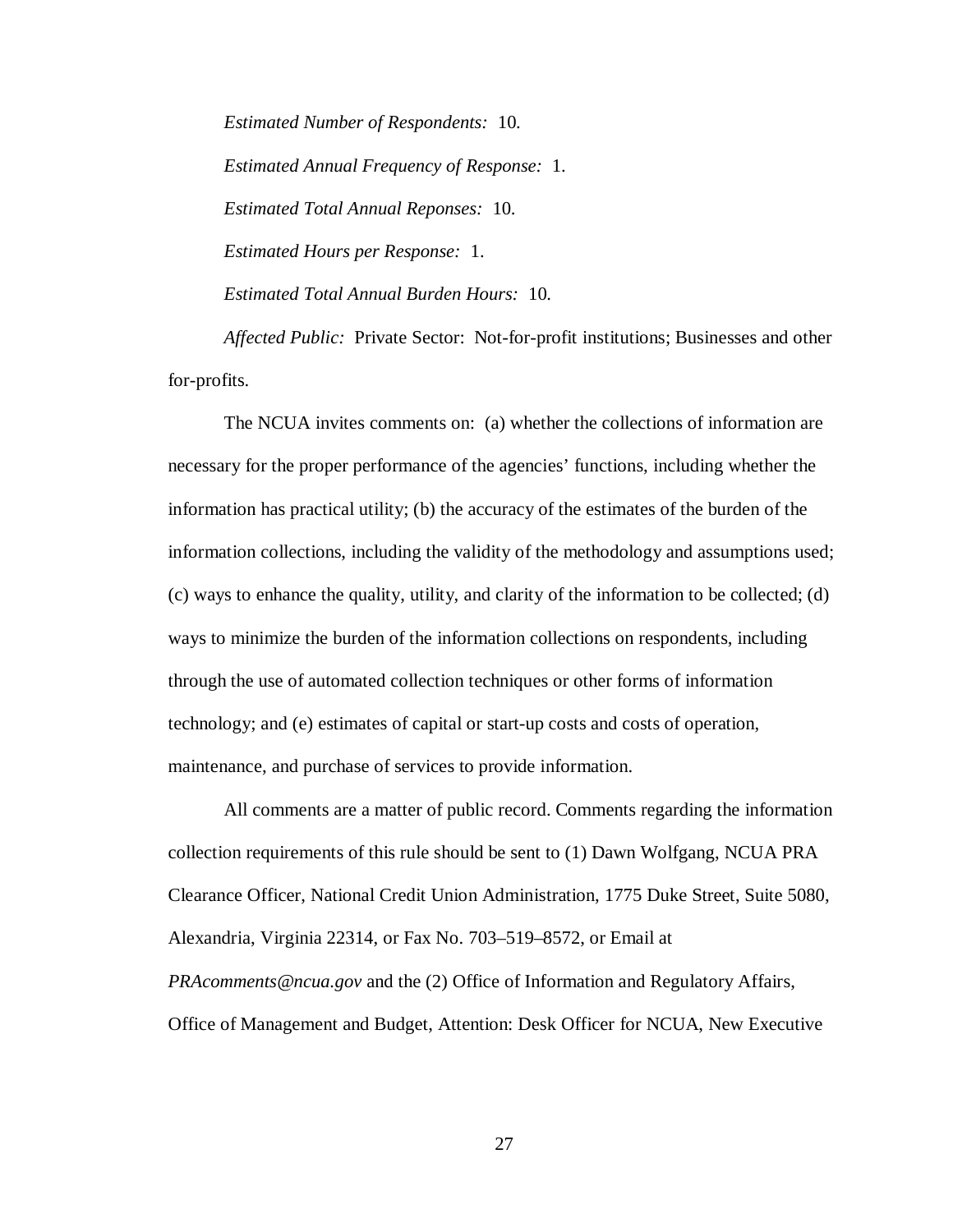Office Building, Room 10235, Washington, DC 20503, or email at *OIRA*\_*Submission@OMB.EOP.gov.* 

## b. *Regulatory Flexibility Act*

The Regulatory Flexibility Act (RFA) generally requires that, in connection with a notice of proposed rulemaking, an agency prepare and make available for public comment an initial regulatory flexibility analysis that describes the impact of a proposed rule on small entities. A regulatory flexibility analysis is not required, however, if the agency certifies that the rule will not have a significant economic impact on a substantial number of small entities (defined for purposes of the RFA to include credit unions with assets less than \$100 million) and publishes its certification and a short, explanatory statement in the Federal Register together with the rule.

The Board does not believe that the proposed rule would have a significant economic impact on a substantial number of small entities. Any increased costs for the bond insurer to resubmit their forms every ten years would be spread out among all FICUs and the cost to each FICU would be negligible. Additionally, the proposed requirement that boards, and if applicable, supervisory committees, must approve purchases and renewals would impose no direct cost on FICUs. Accordingly, the NCUA certifies that the proposed rule will not have a significant economic impact on a substantial number of small FICUs.

#### c. *Executive Order 13132*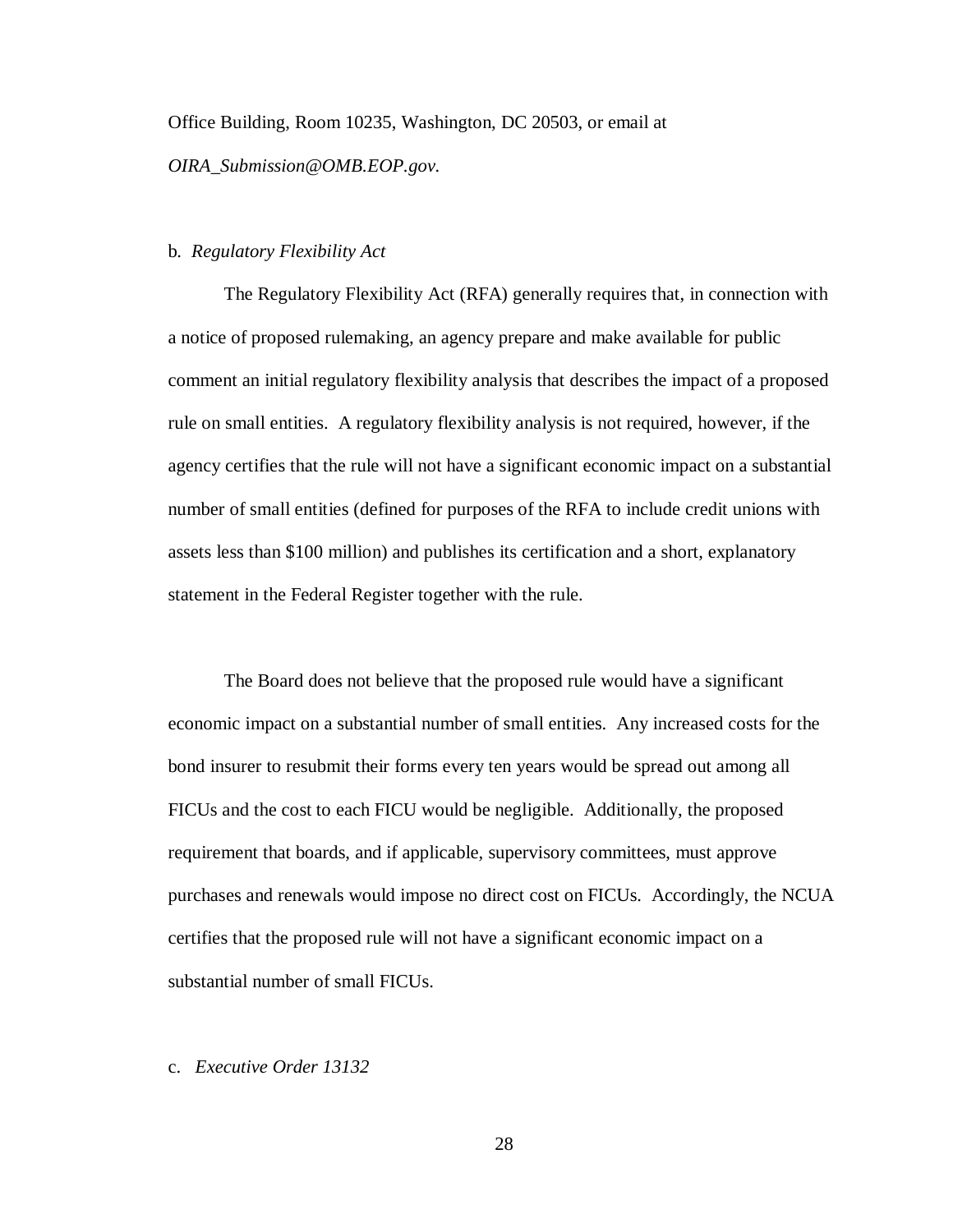Executive Order 13132 encourages independent regulatory agencies to consider the impact of their actions on state and local interests. The NCUA, an independent regulatory agency as defined in 44 U.S.C. § 3502(5), voluntarily complies with the executive order to adhere to fundamental federalism principles. This proposed rule will not have a direct effect on the states, on the relationship between the national government and the states, or on the distribution of power and responsibilities among the various levels of government. The NCUA has therefore determined that this proposed rule does not constitute a policy that has federalism implications for purposes of the executive order.

## d. *Assessment of Federal Regulations and Policies on Families*

The NCUA has determined that this proposed rule would not affect family wellbeing within the meaning of § 654 of the Treasury and General Government Appropriations Act, 1999, Pub. L. 105-277, 112 Stat. 2681 (1998).

#### **List of Subjects in**

## **12 CFR Parts 704 and 713**

Bonds, Credit unions, Insurance

By the National Credit Union Administration Board on November 15, 2018.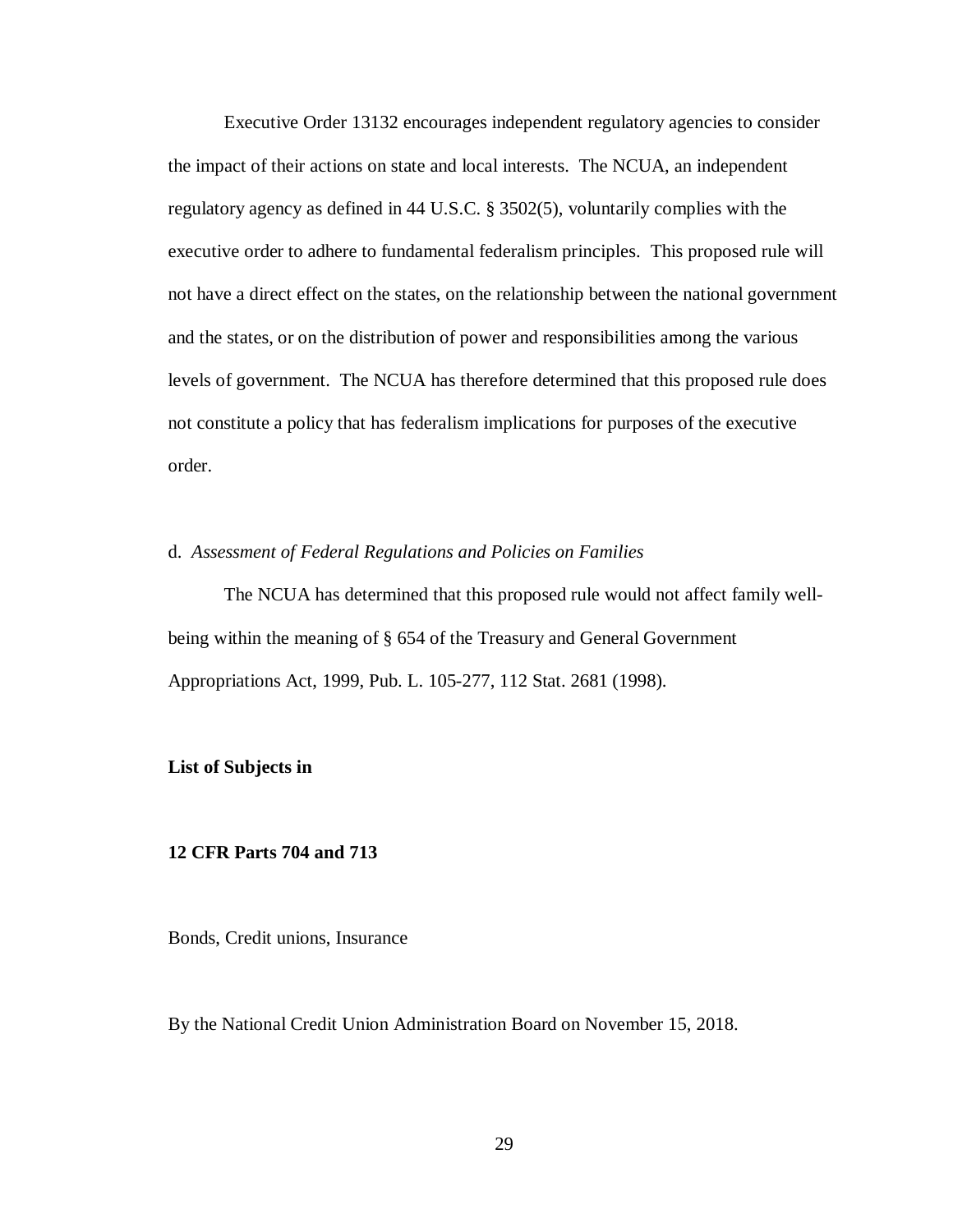Gerard Poliquin Secretary of the Board

\_\_\_\_\_\_\_\_\_\_\_\_\_\_\_\_\_\_\_\_\_

For the reasons discussed above, the NCUA is proposing to amend 12 CFR parts 704 and 713 as follows:

## **PART 704 – CORPORATE CREDIT UNIONS**

1. The authority citation for part 704 continues to read as follows:

**Authority**: 12 U.S.C. 1762, 1766(a), 1772a, 1781, 1789, and 1795e.

2. Section 704.18 is amended by revising paragraphs (b) and (c) to read as follows:

## **§704.18 Fidelity bond coverage.**

\* \* \* \* \*

(b) *Review of bond coverage*.

(1) The board of directors of each corporate credit union shall, at least annually, carefully review the bond coverage in force to determine its adequacy in relation to risk exposure and to the minimum requirements in this section.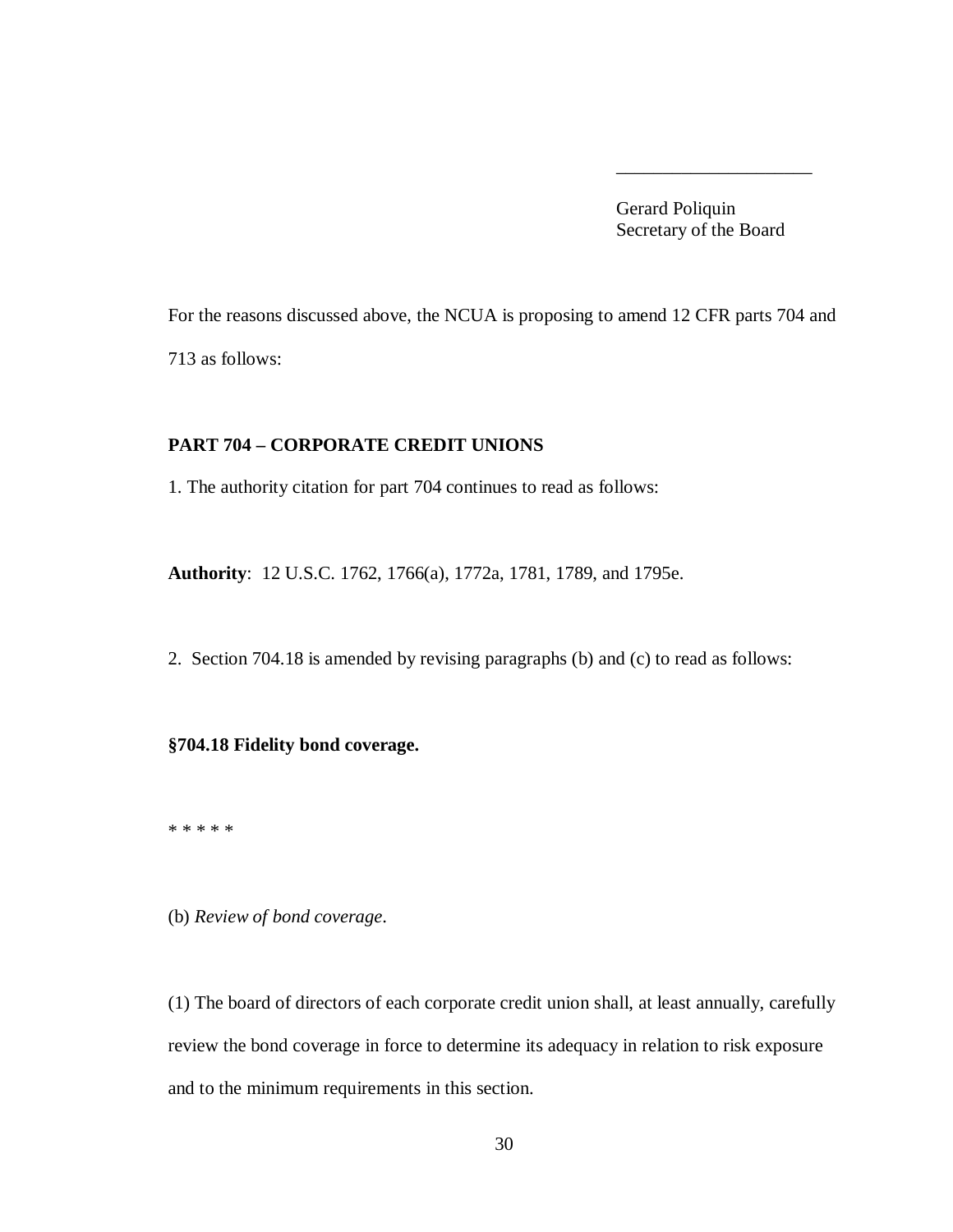(2) The board of directors and the supervisory committee of each corporate credit union must review all applications for purchase or renewal of its fidelity bond coverage. After review, the credit union's board must pass a resolution approving the purchase or renewal of fidelity bond coverage and delegate one member of the board, who is not an employee of the credit union, to sign the purchase or renewal agreement and all attachments. Provided, however, that no board members may be a signatory on consecutive purchase or renewal agreements for the same fidelity bond coverage policy.

(c) *Minimum coverage; approved forms*.

(1) The fidelity bond coverage must be purchased from a company holding a certificate of authority from the Secretary of the Treasury.

(2) Fidelity bonds must provide coverage for the fraud and dishonesty of all employees, directors, officers, and supervisory and credit committee members.

(3) The NCUA Board must approve all bond forms before a corporate credit union may use them. Corporate credit unions may not use any bond form that has been amended since the time the NCUA Board approved the form or any rider, endorsement, renewal, or other document that limits coverage of approved bond forms without receiving approval from the NCUA Board. Approval on all bond forms expires 10 years after the date the NCUA Board approved or reapproved use of the bond form; provided, however, that any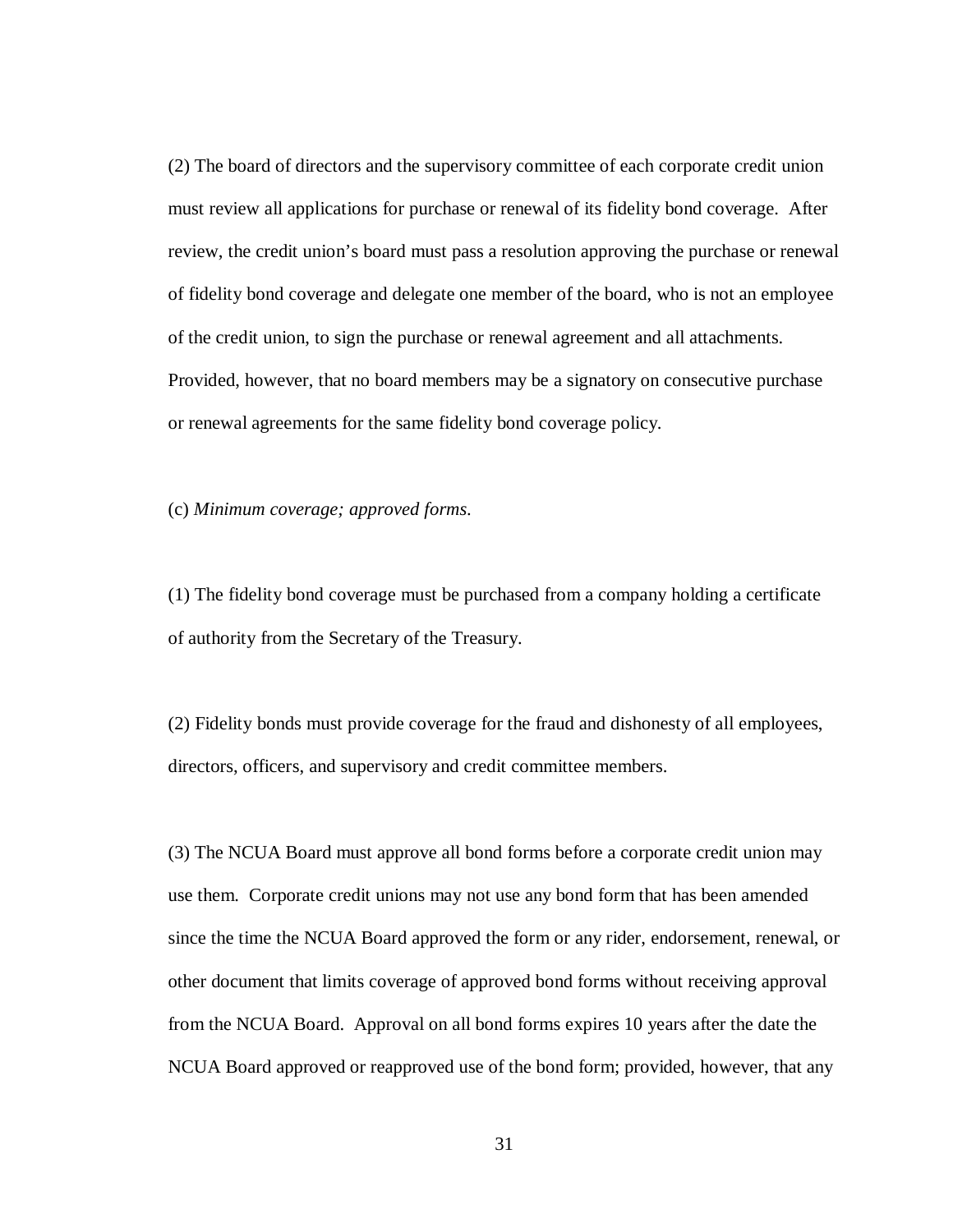bond forms approved before 2019 will expire on January 1, 2029 and an NCUA Boardapproved amendment to a bond form does not toll or cause the 10-year period to restart. The NCUA reserves the right to review a bond form at any point after its approval.

(4) Fidelity bonds must include an option for the liquidating agent to purchase coverage in the event of an involuntary liquidation that extends the discovery period for a covered loss for at least two years after liquidation. In the case of a voluntary liquidation, fidelity bonds must remain in effect, or provide that the discovery period is extended, for at least four months after the final distribution of assets.

(5) Notwithstanding the foregoing, all bonds must include a provision, in a form approved by the NCUA Board, requiring written notification by surety to NCUA:

(i) When the fidelity bond of a credit union is terminated in its entirety;

(ii) When fidelity bond coverage is terminated, by issuance of a written notice, on an employee, director, officer, supervisory or credit committee member; or

(iii) When a deductible is increased above permissible limits. Said notification shall be sent to NCUA and shall include a brief statement of cause for termination or increase.

**\* \* \* \* \***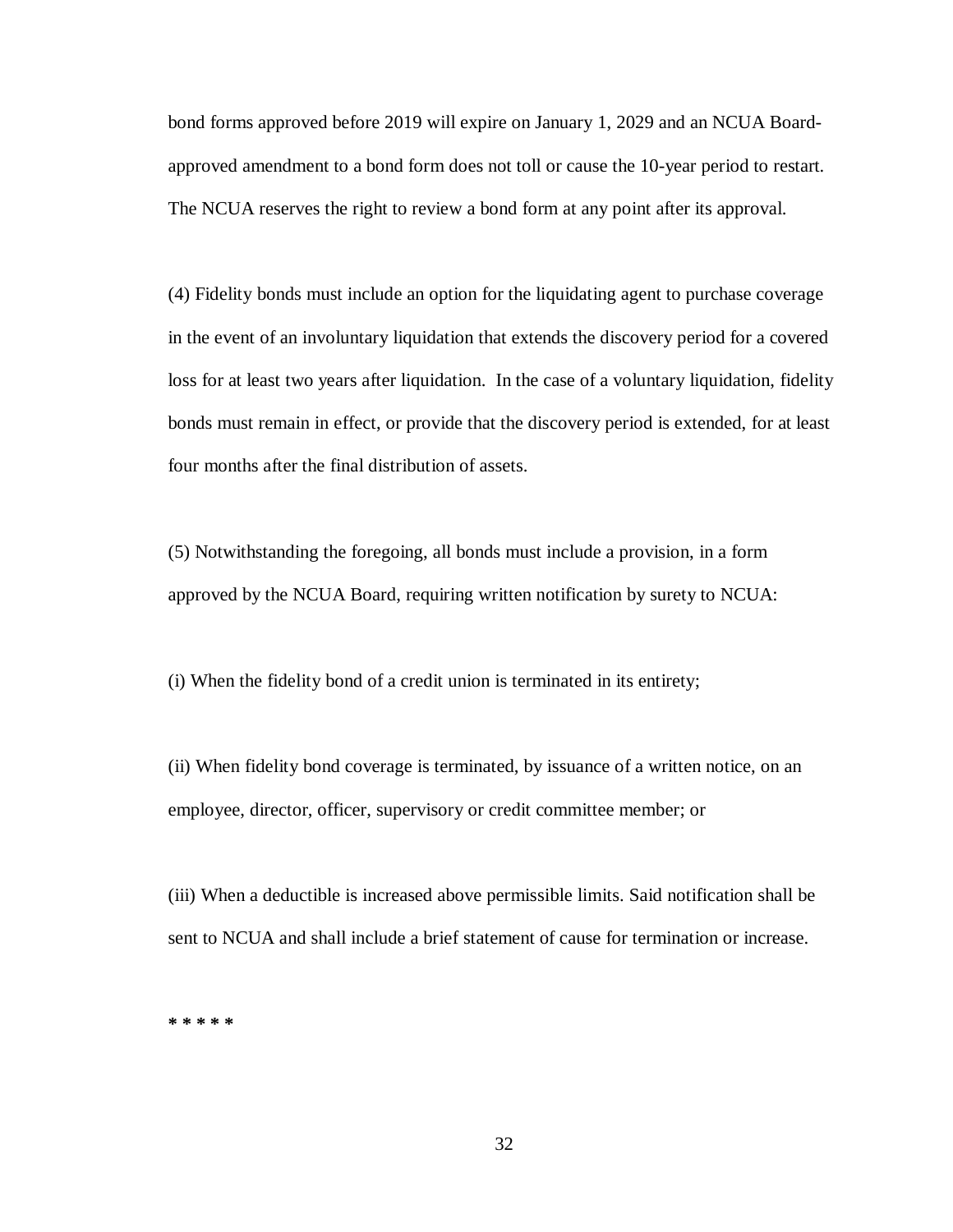# **PART 713 – FIDELITY BOND AND INSURANCE COVERAGE FOR FEDERAL CREDIT UNIONS**

3. The authority citation for Part 713 continues to read as follows:

**Authority**: 12 U.S.C. 1761a, 1761b, 1766(a), 1766(h), 1789(a)(11).

4. Revise the title and table of contents for this section to read as follows:

# **PART 713 – FIDELITY BOND AND INSURANCE COVERAGE FOR FEDERALLY INSURED CREDIT UNIONS**

§713.1 What is the scope of this section?

§713.2 What are the responsibilities of a federally insured credit union's board of directors under this section?

- §713.3 What bond coverage must a federally insured credit union have?
- §713.4 What bond forms may a federally insured credit union use?
- §713.5 What is the required minimum dollar amount of coverage?
- §713.6 What is the permissible deductible?

§713.7 May the NCUA Board require a federally insured credit union to secure additional insurance coverage?

5. Revise §713.1 to read as follows: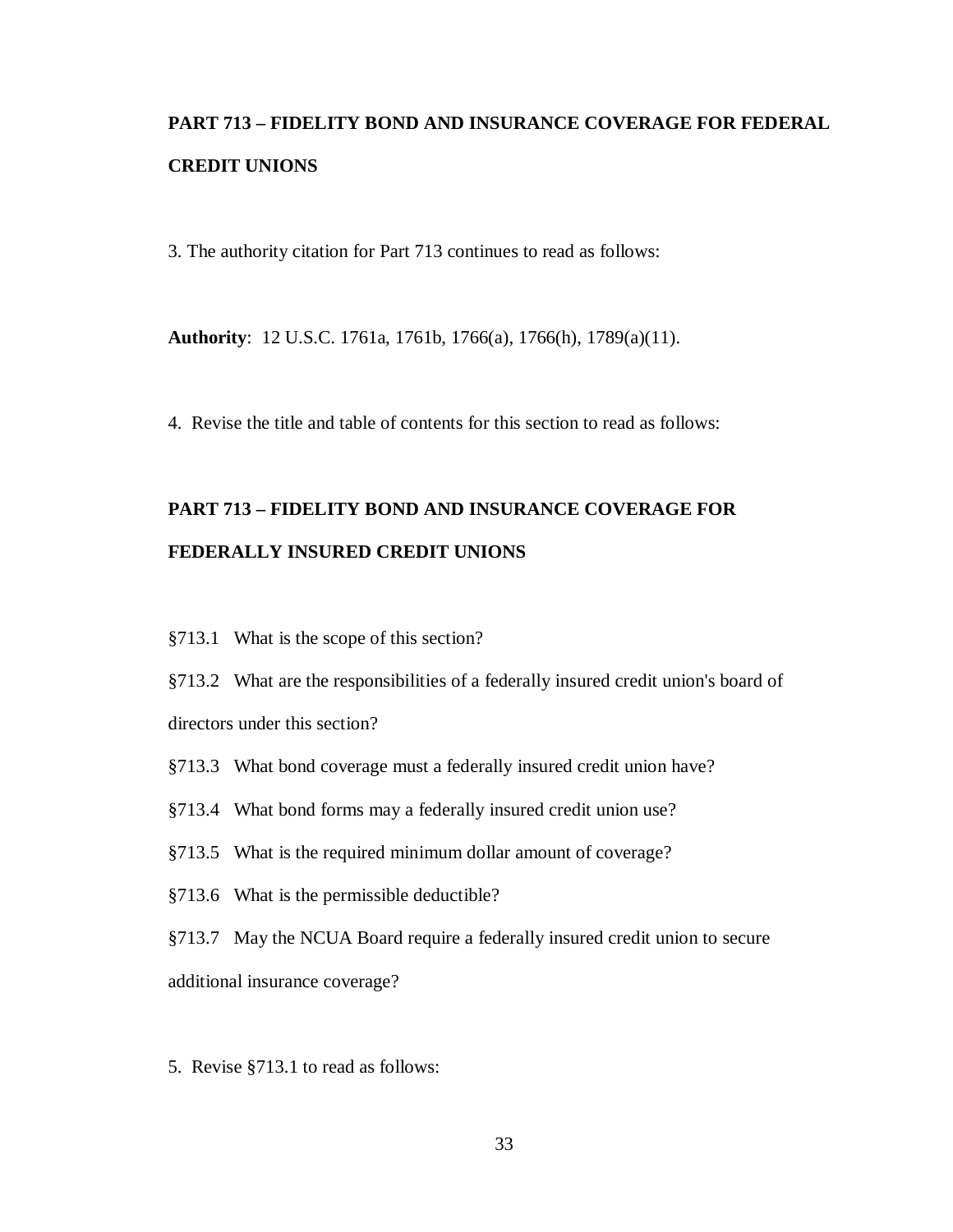#### **§ 713.1 What is the scope of this section?**

This section provides the requirements for fidelity bonds for federally insured credit union employees and officials and for other insurance coverage for losses such as theft, holdup, vandalism, etc., caused by persons outside the credit union. Federally insured, state-chartered credit unions are required by § 741.201 of this chapter to comply with the fidelity bond coverage requirements of this part. Corporate credit unions must comply with § 704.18 of this chapter in lieu of this part.

6. Revise §713.2 to read as follows:

# **§713.2 What are the responsibilities of a federally insured credit union's board of directors under this section?**

(a) The board of directors of each federally insured credit union must at least annually review its fidelity and other insurance coverage to ensure that it is adequate in relation to the potential risks facing the federally insured credit union and the minimum requirements set by the NCUA Board; and

(b) The board of directors, and, if applicable, the supervisory committee of each federally insured credit union, must review all applications for purchase or renewal of its fidelity bond coverage. After review, the federally insured credit union's board must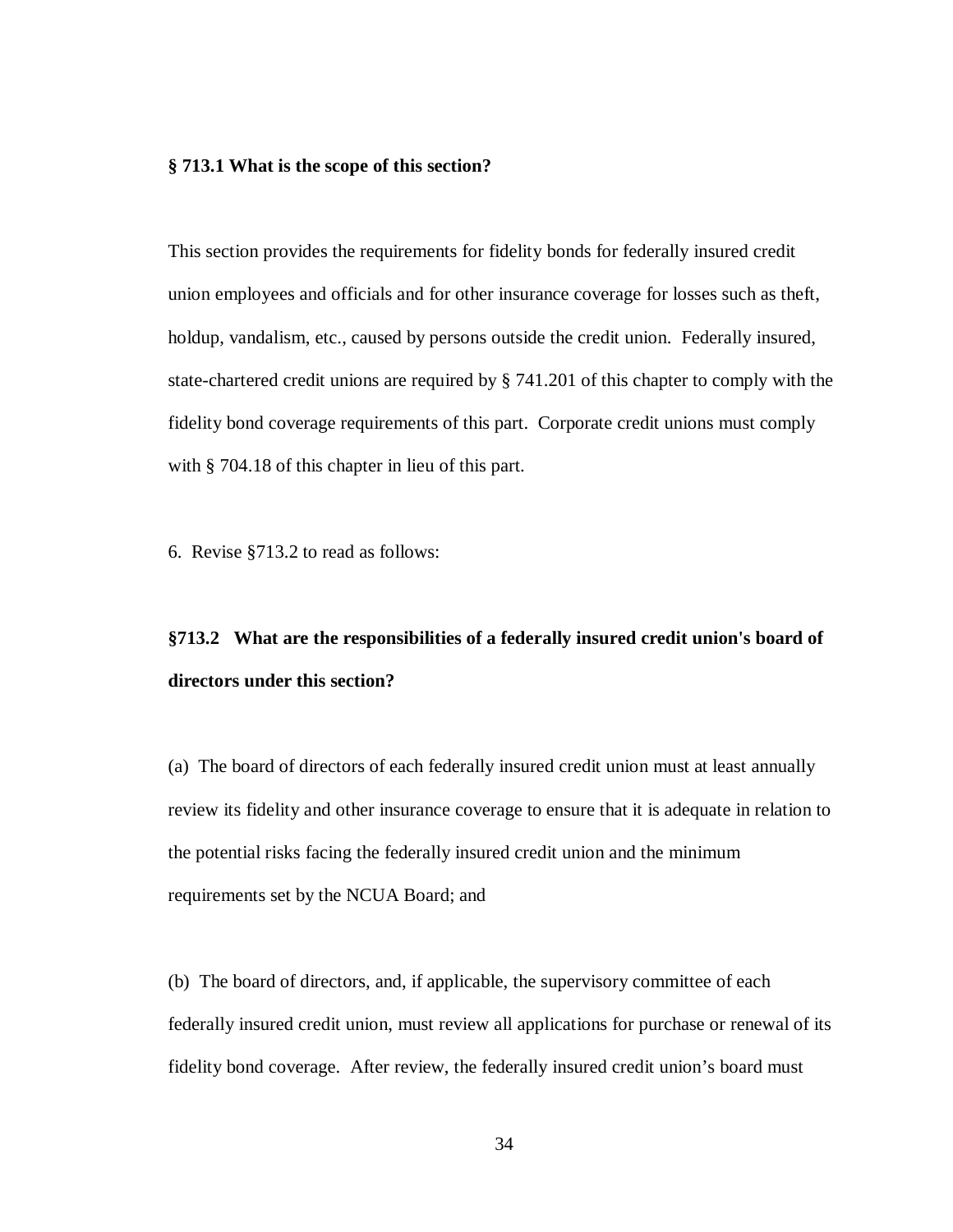pass a resolution approving the purchase or renewal of fidelity bond coverage and delegate one member of the board, who is not an employee of the federally insured credit union, to sign the purchase or renewal agreement and all attachments; provided, however, that no board members may be a signatory on consecutive purchase or renewal agreements for the same fidelity bond coverage policy.

7. Revise §713.3 to read as follows:

## **§713.3 What bond coverage must a federally insured credit union have?**

(a) At a minimum, your bond coverage must:

(1) Be purchased in an individual policy from a company holding a certificate of authority from the Secretary of the Treasury;

(2) Cover fraud and dishonesty by all employees, directors, officers, supervisory committee members, and credit committee members;

(3) Include an option for the liquidating agent to purchase coverage in the event of an involuntary liquidation that extends the discovery period for a covered loss for at least two years after liquidation; and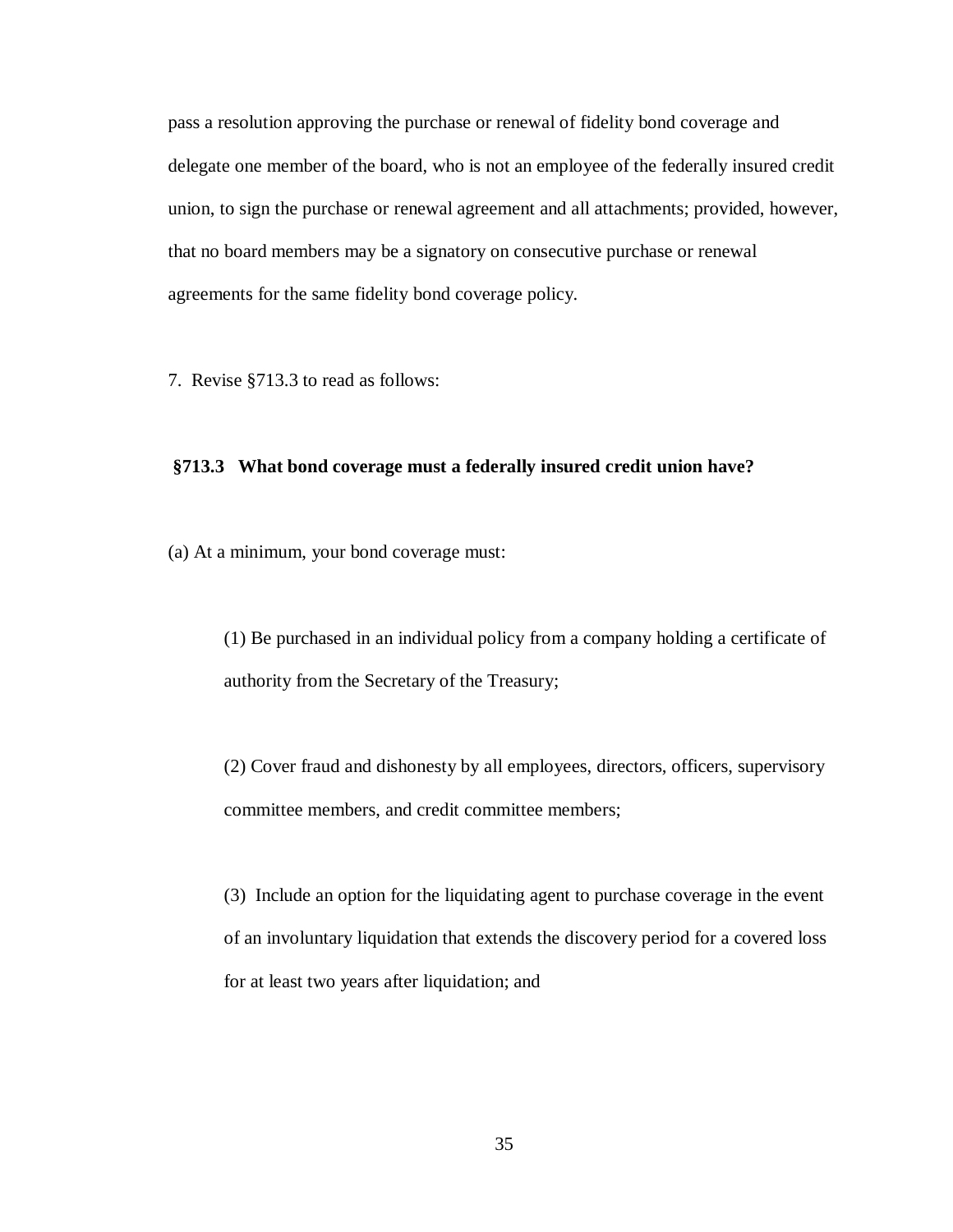(4) In the case of a voluntary liquidation, remain in effect, or provide that the discovery period is extended, for at least four months after the final distribution of assets, as required in § 710.2(c) of this chapter.

(b) The requirement in subsection (a) of this section does not prohibit a federally insured credit union from having a fidelity bond that also covers its credit union service organization (CUSO(s)), provided the federally insured credit union owns more than 50 percent of the CUSO(s) or the CUSO(s) is organized by the federally insured credit union for the purpose of handling certain of its business transactions and composed exclusively of the federally insured credit union's employees.

8. Revise §713.4 to read as follows:

#### **§713.4 What bond forms may a federally insured credit union use?**

(a) The NCUA Board must approve all bond forms before federally insured credit unions may use them.

(b) Bond forms the NCUA Board has approved for use by federally insured credit union are listed on the NCUA's website, [http://www.ncua.gov,](http://www.ncua.gov/) and may be used by federally insured credit unions without further NCUA approval. If you are unable to access the NCUA's website, you can obtain a current listing of approved bond forms by contacting the NCUA's Office of Public and Congressional Affairs.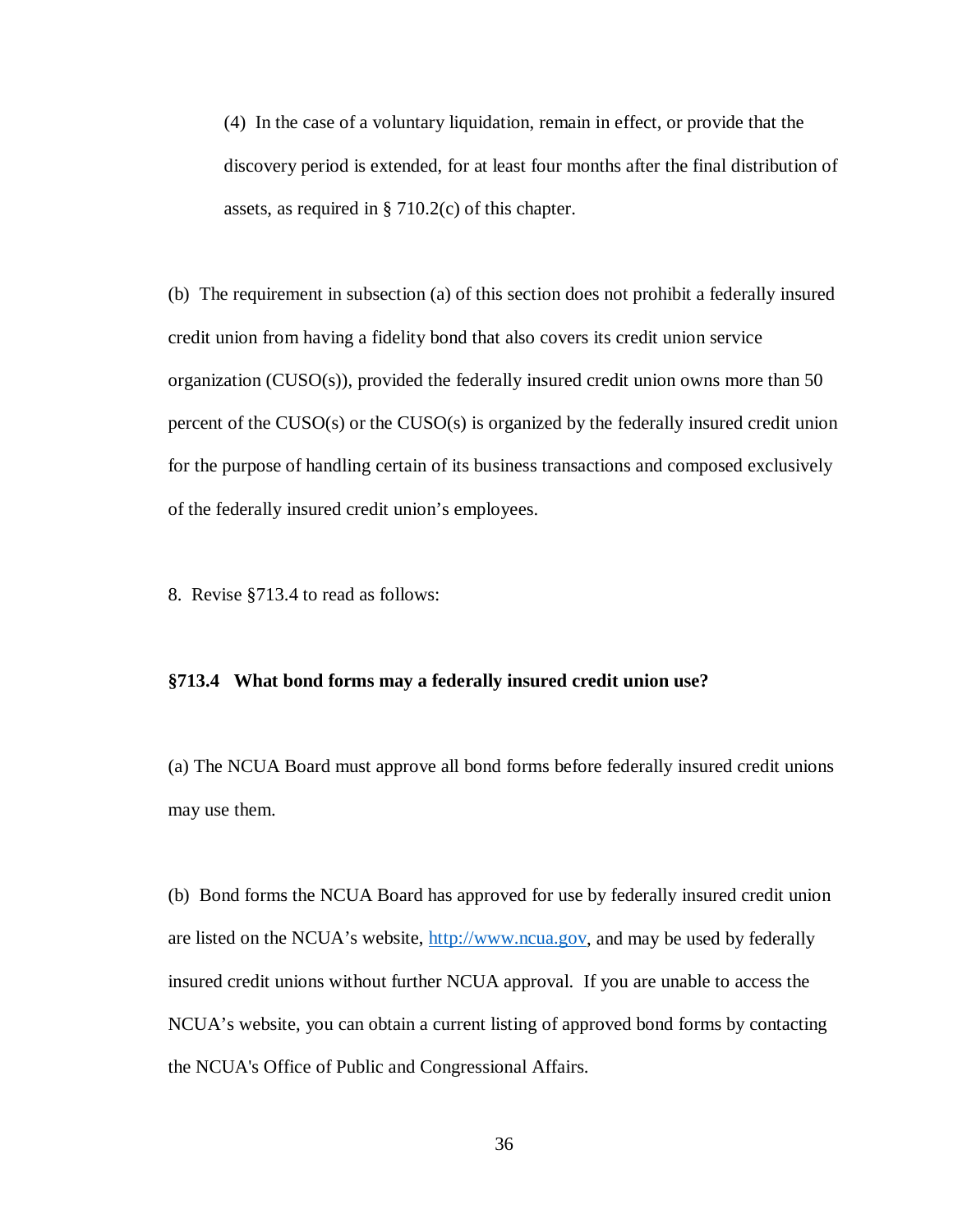(c) Federally insured credit union unions may not use any of the following without first receiving approval from the NCUA Board:

(1) Any bond form that has been amended or changed since the time the NCUA Board approved the form; and

(2) Any rider, endorsement, renewal, or other document that limits coverage of approved bond forms.

(d) Approval on all bond forms expires after a period of 10 years from the date the NCUA Board approved or reapproved use of the bond form. Provided, however, that:

(1) Any bond forms approved before 2019 will expire on January 1, 2029.

(2) An NCUA Board-approved amendment to a bond form does not toll or cause the 10-year period to restart; and

(3) The NCUA reserves the right to review a bond form at any point after its approval.

9. In §§713.5(a) and (b) remove the word "federal" before the words "credit union's" and add in its place the words "federally insured" each place they appear.